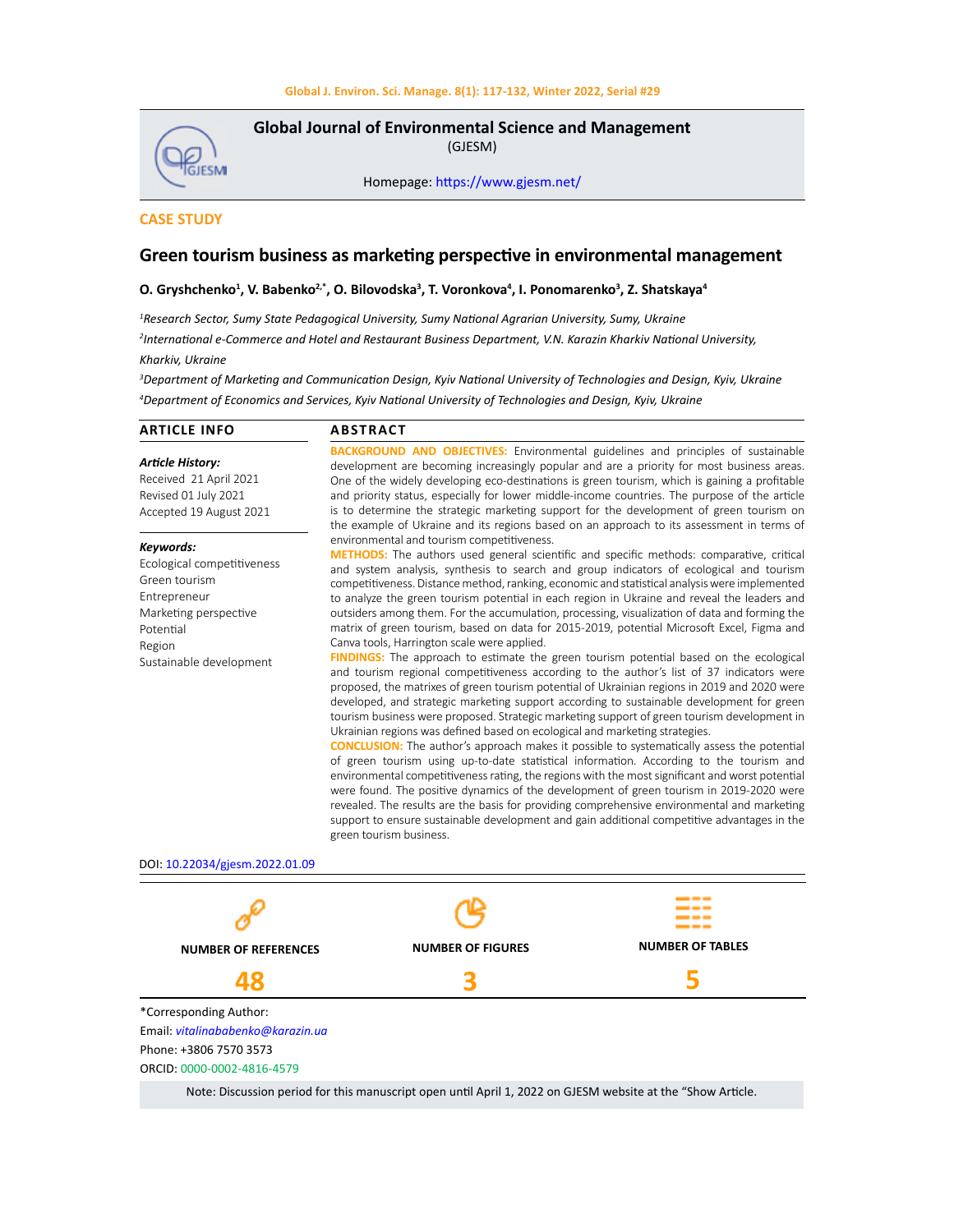#### **INTRODUCTION**

Environmental guidelines and principles of sustainable development are becoming increasingly popular and are a priority for most business areas. The latest analytical reports from the WTO show a rapid increase in the number of consumers, for whom the level of environmental friendliness is becoming an important factor when choosing a travel service ([WTO, 2021\)](#page-14-0). Green offices, green marketing, green tourism, all these areas are promising and widely implemented in many developing and developed countries. Every year, for more and more consumers, the level of environmental friendliness becomes an important factor in choosing a product or service. So green tourism is not the exception and has the status of the profitable and priority area. It combines the ideas of effective tourism and environmental protection. More than twenty years ago, scientists paid attention to the issue of the implementation of green tourism principles in the framework of sustainable development. In particular, [Fennell \(1999\)](#page-14-0) introduces the key foundations, concepts, and issues related to ecotourism based on international case studies. Subsequently, many attempts were made to formalize the concept of Ecotourism. [Wearing](#page-14-0) *et al*. [\(1999\)](#page-14-0) considered ecotourism as a wide range of elements: a form of 'alternative tourism' opposed to mass tourism; a particular philosophical orientation towards nature; a strategy for sustainable development. [Cheia \(2013\)](#page-14-0) provided a survey on the theoretical notions about ecotourism and compares the most important attempts to define it. Lee *[et al](#page-14-0)*. [\(2016\)](#page-14-0) considered green tourism as a term relating to the natural environment and cultural heritage of an area or undertaking good environmental management (or green) practice. Tang *et al.* [\(2017\)](#page-14-0) believed it is a kind of tourist activity that pays attention to resources and protects ecology and a mode of tourism economic development that advocates recycling. Obviously, such a popular direction requires market research. In this regard, many researchers focused their attention on the behavioral aspects of international tourists concerning the sustainability of green tourism, using the extended framework of the theory of planned behavior [\(Ibnou-Laaroussi](#page-14-0) *et al*., 2020). Thus, ecotourism explores the natural area's ecological, cultural, historical, and archaeological treasures while preserving its integrity and enhancing economic development opportunities for local communities

United Arab Emirates". They reviewed "the current consumption patterns of green products using a questionnaire approach". In addition, another important direction of ecotourism is considered in the scientific literature. Аccording to the Low Carbon Green Growth Roadmap, ecotourism is positioned as one of the most important green adjustments on the way to low carbon green growth, which is considered a promising development direction in the tourism industry [\(LCGGRAP, 2012\).](#page-14-0) Tsung *et al*. (2019) have provided complex research of low-carbon tourism experience from the perspective of nature-based tourism and, as a result, formed the recommendations to advance tourism management. For example, [Povodör](#page-14-0) *et al.* (2013) investigate "the demand by office managers on Green Office standard, structured EU Green Office trainings and also for tools to measure office's environmental impact". They determine European Green Office Principles, improve the European Green Office program and Environmental Management System, propose the criteria used for identifying "greener" goods based on a life cycle approach. [Aroonsrimorakot \(2018\)](#page-14-0) describes "the purpose, principles, features, procedure for setting up, and management of green office standard in Thailand with the main aim of describing the growing importance of green office due to the impact of climate change". The interests of some academic economists gradually focused on issues related to the commercialization and profitability of the direction. [Park and Kim \(2020\)](#page-14-0) provide "an overview of green banking as an emerging area of creating competitive advantages and new business opportunities for private sector banks and expanding the mandate of central banks and supervisors to protect the financial system and manage risks of individual financial institutions". Every year, for more and more consumers, environmental friendliness becomes an important factor in choosing a product or service. The provisions of sustainable development have been included in the strategic goals of many enterprises. Following the global trends of sustainable development and green initiatives, Ukrainian scientists are also researching eco-responsible tourism, regional potential. Thus, according to the purpose of this study the following

([Shah, 2017\). Shabbir](#page-14-0) *et al.* (2020) analyze "the main green marketing approaches and their impact on consumer behavior towards the environment in the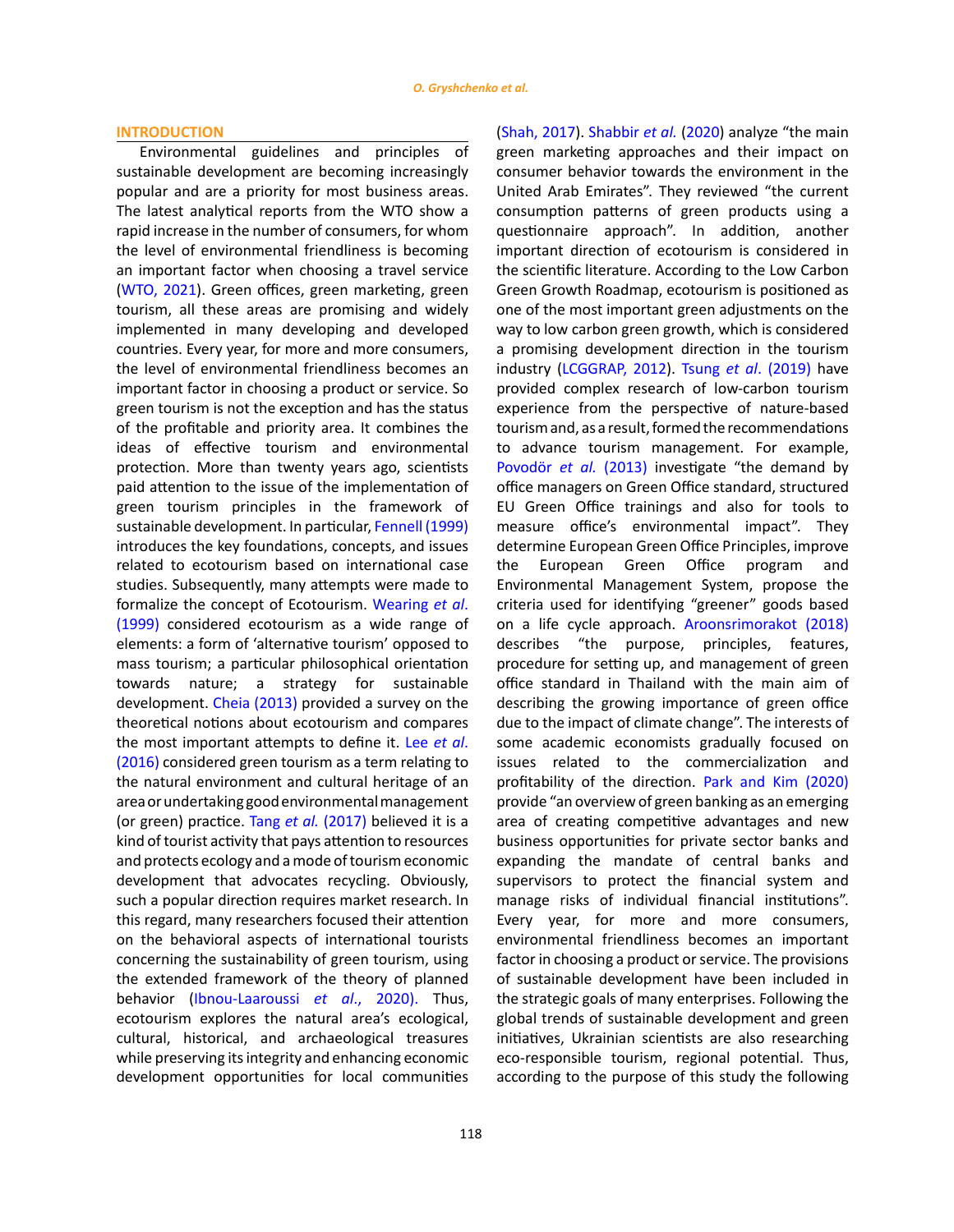studies were highlighted. [Pidgornyi and Mylashko](#page-14-0)  [\(2014\)](#page-14-0) study the areas of statistical research of tourist flows, costs, and consumption, providing methods to analyze the quantified phenomena in tourism. [Danylko \(2014\)](#page-14-0) explores the role of information resources for the successful implementation of rural green tourism in Ukraine to increase the rural population's employment and reduce labour migration. He emphasizes the need to form a system of statistical monitoring, using the whole set of statistical methods in assessing the state and trends in the services of the tourism market. [Panyuk and](#page-14-0)  [Lukomska \(2016\)](#page-14-0) analyze the current state of the tourism industry in Ukraine and the relationship of rural green tourism development with the tourism industry in the macroeconomic aspect. They prove the importance of developing green tourism, through which it is possible to solve social and economic problems of rural areas. [Babenko](#page-14-0) *et al*., (2020) study the development of the processes of regional integration of Ukraine to ensure sustainable economic development regarding ecotourism and determine the priority direction of its regional integration. [Bilovodska](#page-14-0) *et al*. (2020) analyze the eco-trends in packaging and the Ukrainian market of organic products. The authors form the scientific and practical approach to the development of environmental packaging based on evaluating consumers', manufacturers', intermediaries' perspectives, considering the principles of eco-oriented logistic management in trade and innovative entrepreneurship. The COVID-19 pandemic significantly affected the development of tourism. Scientists analyze the impact on the tourism industry and overall economic performance. For example, [Vărzaru](#page-14-0) *et al*. (2021) listed measures to ensure the tourism sector's resilience during the COVID-19 pandemic. [Orîndaru](#page-14-0) *et al*. (2021) examine "the fluctuating tourist perceptions on travelling and tourism industry expenditure and understand consumers' expectations and criteria to reconsider purchasing such services as to provide a clear background for appropriate strategies and response measures for the T&T industry recovery". [Yustisia](#page-14-0) *et al*. (2021) explain the adaptation strategies of tourism industry stakeholders destinations during the COVID-19 pandemic. For many countries, green tourism not only protects the environment but is also a source of significant revenue. In countries such as Costa Rica, Ecuador, Nepal, Kenya, Madagascar, ecotourism is one of the main areas of economic development and financial stability. An insignificant number of organizations present green tourism in Ukraine, but more and more people choose this type of tourist activity every year. Moreover, there is an increase in the popularity of atypical destinations for travel. The vast majority of ecotourism fans still prefer the Carpathians. Still, the number of visitors to small hotels in picturesque parts of other regions of Ukraine is growing (e.g., in the village of Koropoven (Kharkiv region), the "wild" beaches along the Black Sea in the Kherson region, etc.). The COVID-19 pandemic exacerbates these trends. However, the existing approaches to the formation and assessment of the potential of green tourism for such countries are mostly fragmented. This does not allow for comprehensive, objective calculations for development in the regional context and the creation of applicable marketing recommendations. Consequently, given the above, the purpose of the study is to determine the strategic marketing support for the development of green tourism on the example of Ukraine and its regions based on an approach to its assessment in terms of environmental and tourism competitiveness. The objectives of the current study are:1) to investigate the indicators of tourism and environmental competitiveness of Ukrainian regions before and during the pandemic COVID-19; 2) to develop a matrix of green tourism potential of Ukrainian regions in 2019 and 2020 based on the ecological and tourism regional competitiveness according to the author's list of 37 indicators; 3) to define ecological and marketing strategies for different types of regions according to the level of green tourism (sufficient, satisfactory and unsatisfactory). This study has been carried out in Ukrainian regions as a case study in 2021.

### **MATERIALS AND METHODS**

According to "Sustainable Development Goals: Ukraine" national report [\(NBR, 2017\)](#page-14-0) provided by the Ministry of Economic Development and Trade of Ukraine, "Monitoring Report" developed by the State Statistics Service of Ukraine [\(MR, 2019; MR, 2020](#page-14-0)) with the support of UNICEF in Ukraine and UN RCO benchmarks for Ukraine to achieve the sustainable development goal up to 2030 are identified. Obviously, tourism is considered a constituent of the Ukrainian sustainable development strategy. However, despite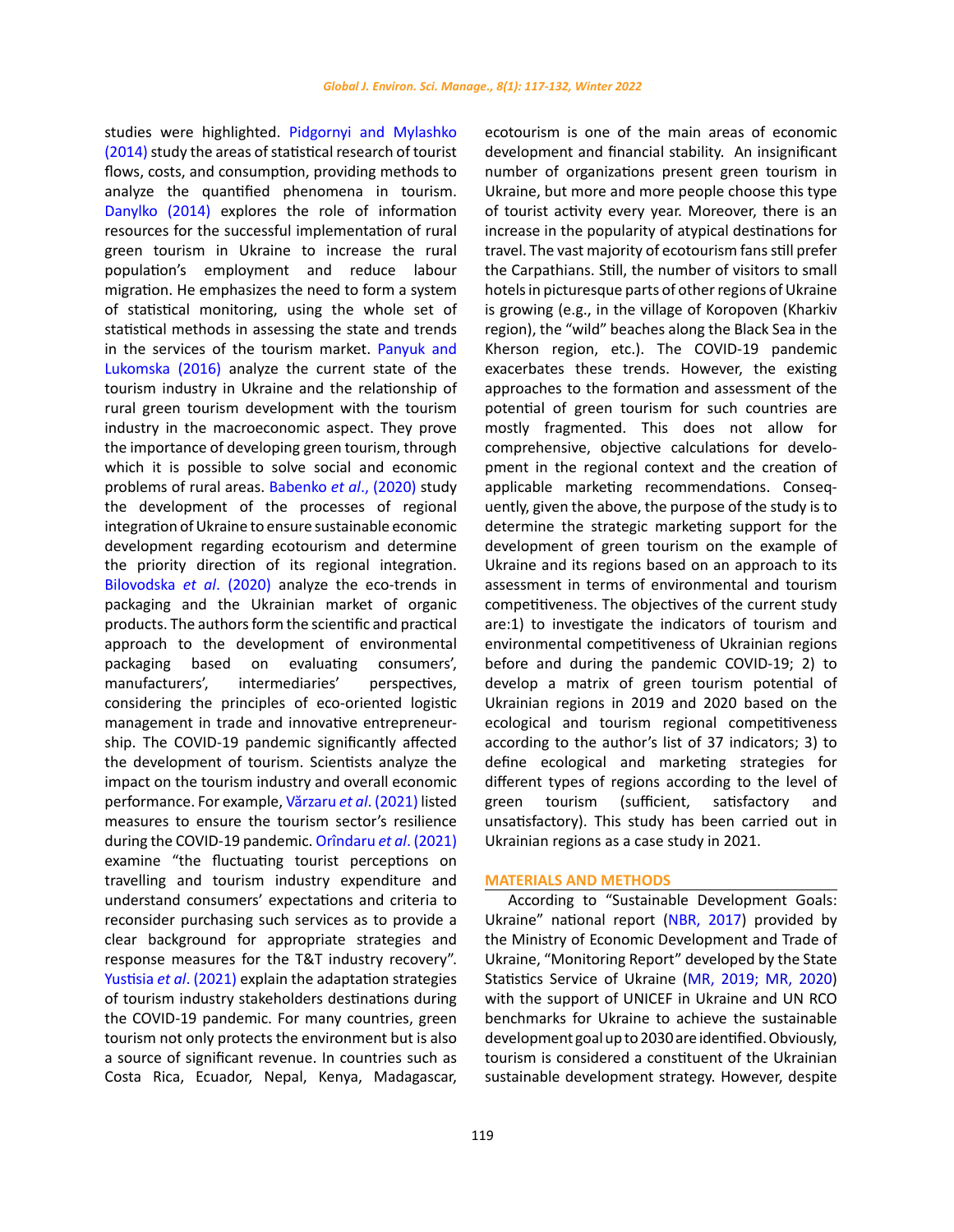the considerable interest in ecological initiatives and developments, the issues of the development of the Ukrainian tourism business based on sustainable principles remained insufficiently disclosed. The deliverables of foreign researches without proper adaptation to the conditions of Ukraine will not lead to the desired result. It should also be mentioned that the developments of Ukrainian research are incomplete; they are limited to specific aspects. It is not enough to simply analyze the amount of revenue or expenditure by industry. Thus, to determine the strategic marketing support of green tourism, it was proposed to use statistical indicators grouped to characterize tourism and ecological potentials ([WTO, 2018\).](#page-14-0) Many categories can be identified by characterising the Ukrainian regions' potentials, so the analysis will be conducted according to the distance method to estimate competitiveness [\(WEF,](#page-14-0)  [2021](#page-14-0)). In this method, the indicator of comprehensive assessment considers the absolute values of the compared indicators and their proximity to the best values ([UNRISD, 2021\).](#page-14-0) The following mathematical analogy is used to calculate the value of the integrated assessment. Each region is considered as a point in the *n*-dimensional Euclidean space. Coordinates of the point are the values of comparative indicators. The concept of the benchmark is introduced as a region with all the best values of indicators among the regions ([Screemoyee, 2021\).](#page-14-0) The closer is the region to the benchmark, the smaller is its distance to it, and the higher is the ranking. The region with the minimum value of a comprehensive assessment has the highest ranking.

The study involves N regions, and the metric distance between the elements (indicators) of the set is determined by the function *Int Ind<sub>x</sub>* (*x*; *y*), the objective function of maximum proximity is using Eq. 1.

$$
F = Int Ind_{N}(x; y) \to min,
$$
\n(1)

where:  $(x, y)$  – elements (indicators) of the set or their coordinates.

To study the analytical indicators of the region competitiveness, a matrix of elements was made where the rows determine the number of the corresponding tourism and ecological competitiveness indicators of the region, and the columns - the number of the corresponding regions of evaluation. That is, the sample consists of objects (regions) characterized by the most detailed indicators of the ranking of the object. Ranking assessment is carried out according to the weight of indicators. The value of its ranking according to the author's list of indicators is determined for each analyzed region. The coordinates of the points of the matrix are standardized indicators of the *i*-th region. It is determined by the ratio of the actual values of each indicator with the benchmark. The calculating of an integral indicator (both for tourism competitiveness and ecological competitiveness) the following approach was implemented using Eqs. 2 and 3.

$$
Int\,Ind_{N}=\sum_{i=1}^{n}W_{i}\times\left(1-Sub\,Ind\,Value_{i}\right),\qquad \qquad (2)
$$

$$
Sub\,Ind\,Value_i = \frac{C_i}{C_{max}} \text{ or }
$$

Sub Ind Value<sub>i</sub> = 
$$
\frac{C_{min}}{C_i}
$$
 (3)

 $W_i$  – the weight of the indicator i; n – a total number of indicators;  $C_i$  – an actual value of the indicator i;  $C_{\text{max}}$  – a maximum value of the indicator i among all investigated regions;  $C_{min}$  – a minimum value of the indicator i among all investigated regions.

It was proposed to include the following indicators of tourist activity: 1) income from the provision of tourist services (excluding VAT, excise duties and similar mandatory payments) - for legal entities and natural persons-entrepreneurs; 2) the amount of costs of tourism entities; 3) cost of realized tourist vouchers - by tour operators and travel agencies within Ukraine;4) number of tourists served by tour operators; 5) number of collective accommodation facilities (legal entities) - total number of collective accommodation facilities (CAF) in Ukraine, hotels and similar accommodation facilities, tourist bases and mountain shelters, etc., specialized accommodation facilities, recreation facilities, etc.; 6) number of collective accommodation facilities (natural persons-entrepreneurs) - total number of CAF, number of hotels; 7) capacity of hotels and similar accommodation facilities (legal entities / natural persons-entrepreneurs) - total number of places,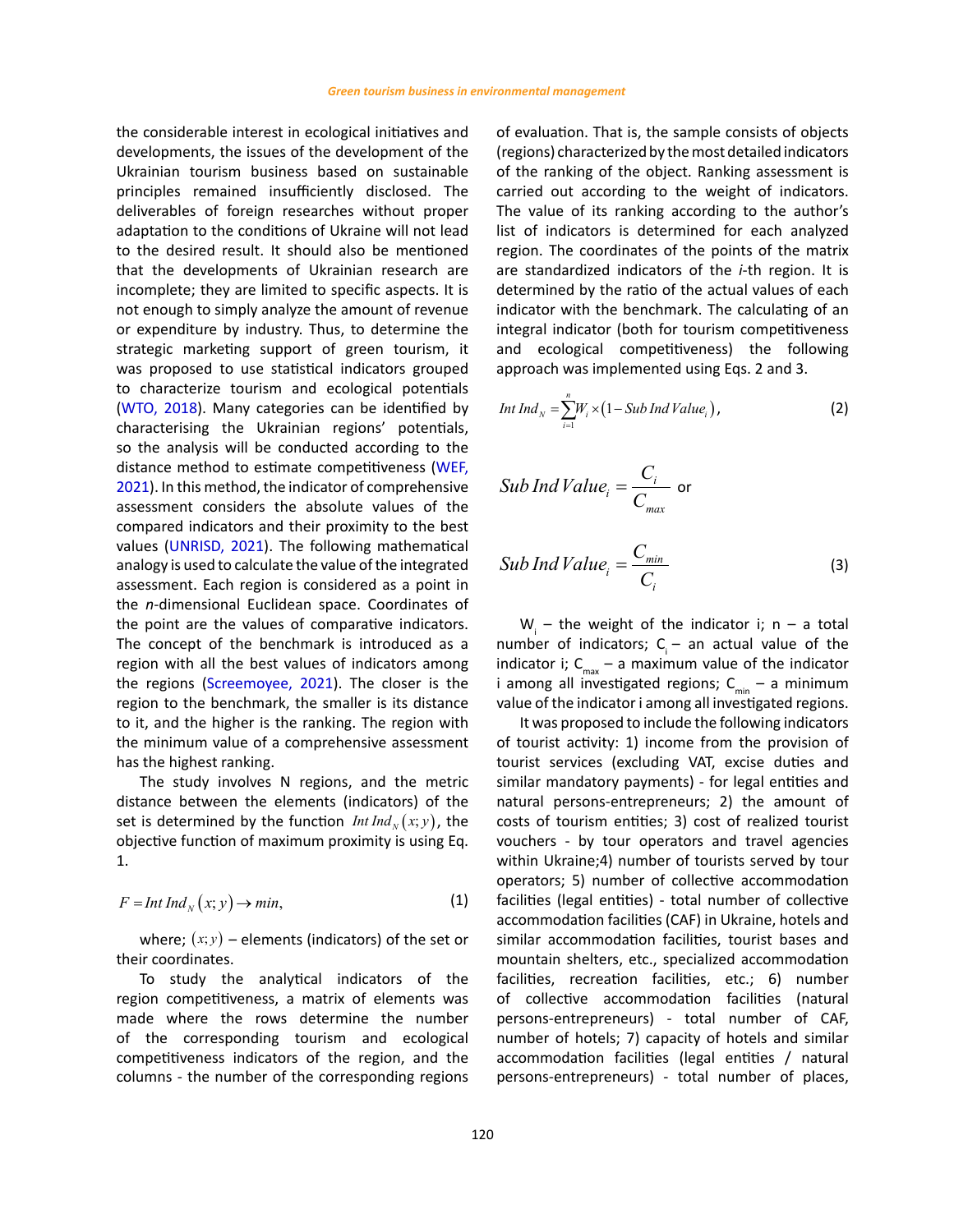number of places in hotels, in tourist bases and mountain shelters, etc. To determine the ecological competition, the main indicators were included: 1) atmospheric emissions from stationary sources of pollution, namely: emissions of pollutants, ammonia, non-methane volatile organic compounds, carbon monoxide, methane, suspended solids, sulfur dioxide, nitrogen dioxide, carbon dioxide; 2) generation and management of waste by region, namely: the amount of formed, disposed of, incinerated, deleted in specially designated places or objects; 3) the total amount of waste accumulated during operation, in specially designated places or facilities (waste disposal sites); 4) land area of reserves and national nature parks; 5) capacity of treatment facilities; 6) capital investments in environmental protection; 7) current costs of environmental protection. The total of indicators in each Ukrainian region was received. All weight indicators are the same. For the accumulation, processing, ranking, visualization of data and forming the matrix of green tourism potential Microsoft Excel, Figma and Canva tools, Harrington scale were applied.

### **RESULTS AND DISCUSSIONS**

## *Research of green tourism development prospects in Ukraine*

Ukrainian tourism has always been divided into summer recreation (by the river or at sea) and winter (in the mountains) at the level of stereotypes. However, the country's tourism potential does not end there, and every year the industry develops more and more and expands its product portfolio. In recent years, the parliament has drawn attention to the need to develop the tourism sector, which in Ukraine is under the jurisdiction of the Ministry of Economic Development and Trade. In early spring 2017, the Cabinet of Ministers approved a strategy for the development of tourism and resorts until 2026. According to this document, conditions must be created for comfortable, safe, and diverse tourism in Ukraine. These include changes to the relevant laws and the creation of additional legislative acts. The financial support for tourism development was planned. Furthermore, the recent global coronavirus crisis will significantly influence those strategic plans. Therefore, the announced growth of indicators for the next ten years can already be questioned. The first is an increasing the number of foreign tourists. The indicators of 2015 were taken as a basis. Then 12.9 million foreigners came to Ukraine. The prognoses for 2026 was about 32.25 million people. The Ministry of Ecology and Natural Resources of Ukraine has been saying that it is necessary to increase the lands of the nature protection fund. This is important for a post-industrial country [\(TPU, 2020\).](#page-14-0) It should be understood that it is not only about the restoration of forests, many of which were artificially planted in the 1950-60s but also about preserving natural landscapes, including swamps, steppes, estuaries and even the desert in the Khersonska region. People's access to the territory of nature and biosphere reserves is quite limited, which is not the case with national parks, where tourists can enter freely, but to use the resources of areas that belong to the nature reserve is prohibited. In 2017, for the first time in three years, the budget included funds for tourism development - 30 million UAH. But this is ten times less than neighboring countries receive as state support for the tourism sector. These funds are planned to spend on information, marketing support of the tourism sector, and Internet resources creation. A significant effort should also be focused on the emerge from the shadow. Despite the turmoil in the economic sector, green ideas are gaining more and more popularity among both producers and consumers. Concerns in society are growing every day due to many problems related to human health and the environment. Humankind has begun to realize that the greening of any activity is the only right choice of society. Therefore, under the pressure of a socially responsible population, new types of products were created (the so-called "green" products), which cause minor damage to the environment. Creating demand, sales promotion, and business planning considering environmental aspects are urgent problems in the current development of sustainable production and consumption in Ukraine. Ukrainian consumers are mostly aware of today's most important environmental problems, understand the need to overcome them, and are willing to pay a surcharge for environmental goods and services. Today to be a "green" businessperson means you are in trend. Words such as "environmentally friendly", "organic", "natural" are quite clearly engraved in the everyday language of consumers and producers. One of the challenges that green leaders face is closer attention from consumers and contact audiences. Balancing between environmental goals and business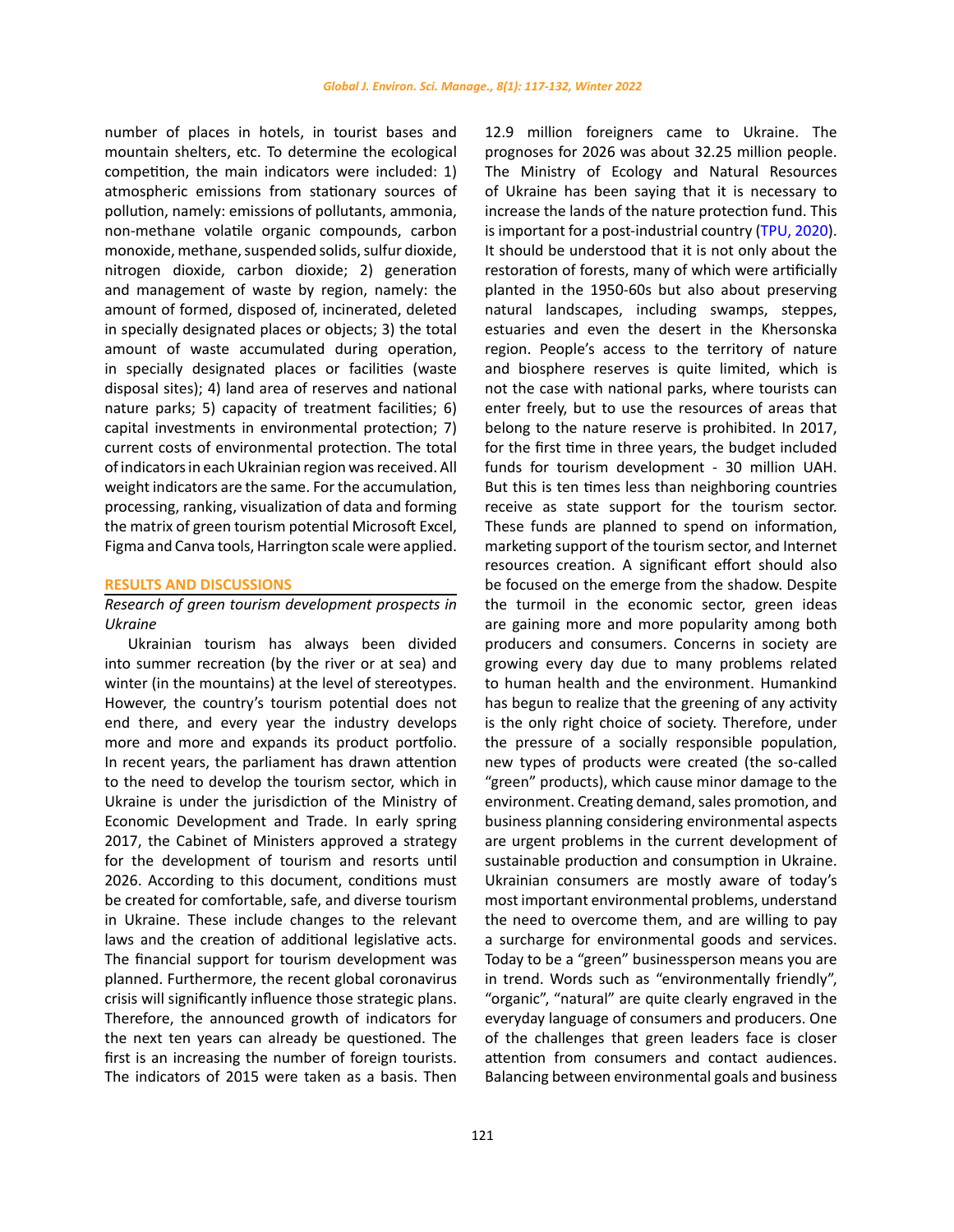profitability (which is ultimately needed to keep business viable), they must find ways to sustain the company's existence, even if the business is perceived as "not green enough" in some of its decisions. It was decided to build a matrix that would combine environmental and tourism factors to analyze the potential for introducing elements of green tourism. All information for the study was taken from the survey issued by the State Statistics Service of Ukraine in 2017 and 2019. Separately, the tourist and ecological condition of the regions of Ukraine was analyzed by the method of determining competitiveness and by the method of additional analysis of secondary information. The indicators of the green tourism development level are presented in Fig. 1.

Today many players of the tourism market in Ukraine understand the importance of ecocomponent. However, it should be noted that the share of entrepreneurs aware of the principles of the concept of "eco-tourism" or "green tourism" is relatively small. It should be noted that it couldn't follow the trend because no data for green tourism was available after 2017. Luckily, the World Economic Forum has released the travel and tourism rankings for countries across the world in 2017 and 2019 ([Table 1](#page-6-0)).

According to The Travel and Tourism Competitiveness Index methodology [\(TTCR, 2017;](#page-14-0) [TTCR, 2019\),](#page-14-0) the natural resources pillar measures the available natural capital and the development of outdoor tourism activities. Natural capital is defined in terms of landscape, natural parks, and the richness of the fauna. The key feature of Ukrainian green tourism is a unique tourist lifestyle, which is based on implementing the entrepreneurial potential of the rural population to improve their welfare in the future. The overall dynamics of green tourism development in Ukraine is acceptable. Also, considering the global COVID 19 crisis that



Fig. 1: The indicators of the green tourism development level of Ukraine in 2015-2017 (SSSU, 2020)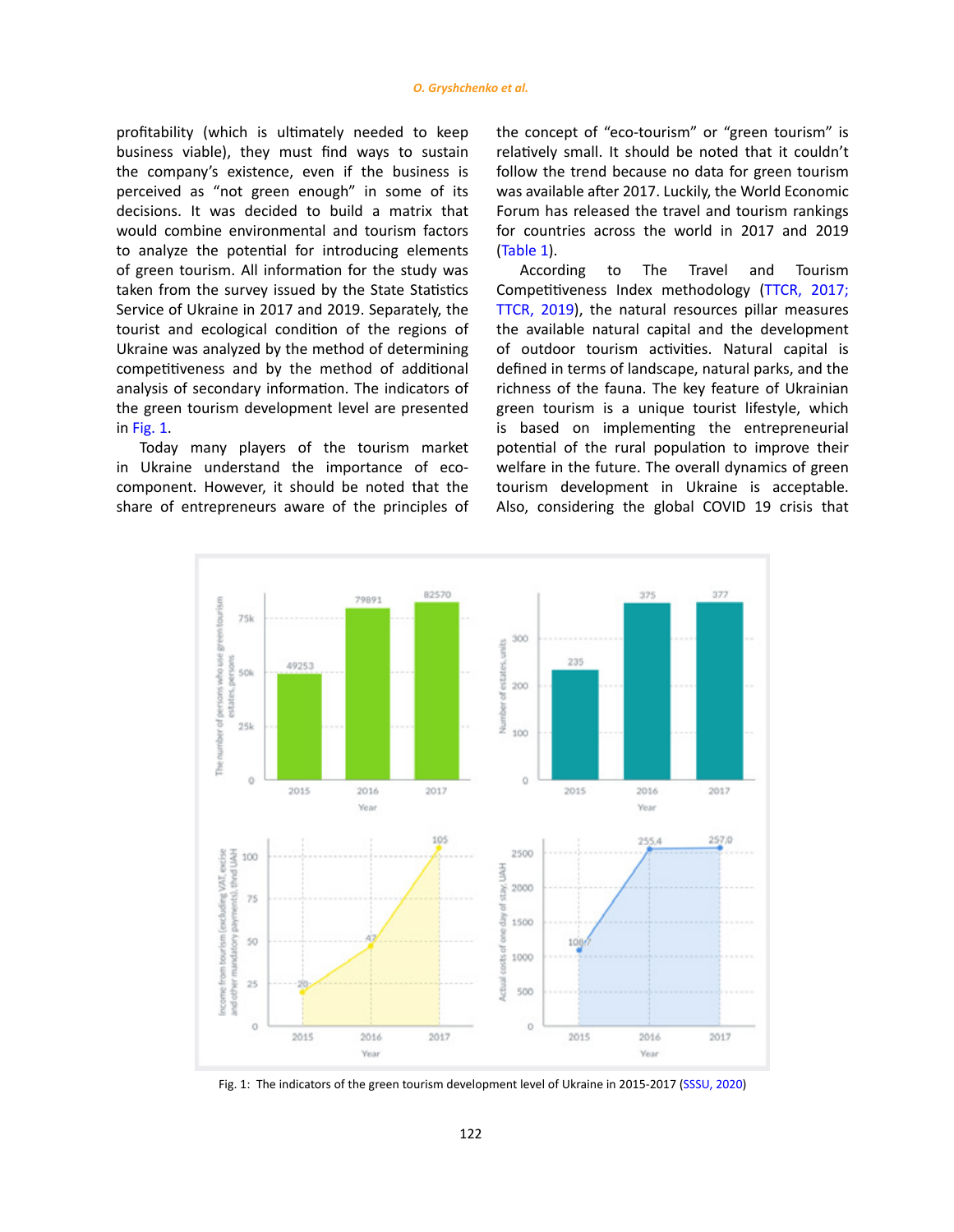## *Global J. Environ. Sci. Manage., 8(1): 117-132, Winter 2022*

<span id="page-6-0"></span>

|                                                        |      | Value |       | Rank                 |                      | Europe average | Global average |
|--------------------------------------------------------|------|-------|-------|----------------------|----------------------|----------------|----------------|
| Component                                              | 2019 | 2017  | Trend | 2019<br>(out of 140) | 2017<br>(out of 136) | 2019           | 2019           |
| Travel and Tourism Competitiveness Index               | 3.7  | 3.5   | ↑     | 78                   | 88                   | 4.3            | 3.8            |
| 1. Enabling environment sub-index                      | 5.0  | 4.6   | 个     | 65                   | 78                   | 5.4            | 4.8            |
| <b>Business environment</b>                            | 4.1  | 3.7   | ↑     | 103                  | 124                  | 4.7            | 4.5            |
| Safety and security                                    | 4.8  | 3.5   | ↑     | 107                  | 127                  | 5.8            | 5.3            |
| Health and hygiene                                     | 6.5  | 6.6   | ↓     | 11                   | 8                    | 6.2            | 5.1            |
| Human resources and labor market                       | 4.8  | 4.9   | ↓     | 48                   | 41                   | 5.0            | 4.5            |
| <b>ICT</b> readiness                                   | 4.5  | 4.2   | ↑     | 78                   | 81                   | 5.4            | 4.6            |
| 2. T and T policy and enabling conditions<br>sub-index | 4.5  | 4.1   | ↑     | 70                   | 85                   | 4.6            | 4.4            |
| Prioritization of Travel and Tourism                   | 4.3  | 4.3   | $=$   | 92                   | 90                   | 4.9            | 4.6            |
| <b>International Openness</b>                          | 3.7  | 2.9   | ↑     | 55                   | 78                   | 3.7            | 3.3            |
| Price competitiveness                                  | 5.9  | 5.2   | ↑     | 19                   | 45                   | 5.1            | 5.3            |
| Environmental sustainability                           | 3.9  | 3.9   | $=$   | 114                  | 97                   | 4.7            | 4.3            |
| 3. Infrastructure sub-index                            | 3.4  | 3.1   | 个     | 73                   | 79                   | 4.2            | 3.5            |
| Air transport infrastructure                           | 2.7  | 2.4   | 个     | 71                   | 79                   | 3.6            | 3.1            |
| Ground and port infrastructure                         | 3.1  | 3.0   | 个     | 77                   | 81                   | 4.1            | 3.5            |
| Tourist service infrastructure                         | 4.3  | 4.0   | ↑     | 65                   | 71                   | 4.9            | 4.0            |
| 4. Natural and cultural resources sub-index            | 2.1  | 2.2   | ↓     | 89                   | 88                   | 2.9            | 2.7            |
| Natural resources                                      | 2.2  | 2.3   | ↓     | 116                  | 115                  | 3.1            | 3.1            |
| Cultural resources and business travel                 | 1.9  | 2.1   | ↓     | 55                   | 51                   | 2.6            | 2.2            |

Table 1: Ukraine profile in the travel and tourism competitiveness index report (TTCR, 2017; TTCR, 2019) Table 1: Ukraine profile in the travel and tourism competitiveness index report (TTCR, 2017; TTCR, 2019)

Table 2: The ecological and tourism competitiveness of Ukrainian regions Table 2: The ecological and tourism competitiveness of Ukrainian regions

|                 | An integral indicator of the tourism competitiveness |                |        |                | An integral indicator of the ecological competitiveness |        |                |        |              |                    |
|-----------------|------------------------------------------------------|----------------|--------|----------------|---------------------------------------------------------|--------|----------------|--------|--------------|--------------------|
| Region          | 2019                                                 | Rank<br>2019   | 2020   | Rank<br>2020   | Trend<br>2020/2019                                      | 2019   | Rank<br>2019   | 2020   | Rank<br>2020 | Trend<br>2020/2019 |
| Vinnytsia       | 0.8496                                               | 16             | 0.9074 | 18             | Negative                                                | 0.8356 | 15             | 0.8868 | 16           | Negative           |
| Volyn           | 0.8462                                               | 14             | 0.7806 | 11             | Positive                                                | 0.8331 | 14             | 0.9176 | 19           | Negative           |
| Dnipropetrovsk  | 0.7876                                               | 10             | 0.6857 | 9              | Positive                                                | 0.7084 | $\overline{7}$ | 0.7083 | 8            | Positive           |
| <b>Donetsk</b>  | 0.9877                                               | 24             | 0.9734 | 24             | Positive                                                | 0.9942 | 24             | 0.9467 | 24           | Positive           |
| Zhytomyr        | 0.8389                                               | 13             | 0.6589 | 6              | Positive                                                | 0.7192 | 9              | 0.7526 | 9            | Negative           |
| Zakarpattya     | 0.4650                                               | 1              | 0.6845 | 8              | Negative                                                | 0.6415 | 5              | 0.5398 | 3            | Positive           |
| Zaporizhzhya    | 0.8467                                               | 15             | 0.8466 | 14             | Positive                                                | 0.5561 | 4              | 0.5496 | 4            | Positive           |
| Ivano-Frankivsk | 0.5466                                               | $\overline{2}$ | 0.5565 | $\overline{2}$ | Negative                                                | 0.5445 | 3              | 0.5257 | 2            | Positive           |
| Kyiv            | 0.7151                                               | 6              | 0.9181 | 20             | Negative                                                | 0.8287 | 13             | 0.8245 | 15           | Positive           |
| Kirovohrad      | 0.7213                                               | $\overline{7}$ | 0.7214 | 10             | Negative                                                | 0.8594 | 17             | 0.9190 | 20           | Negative           |
| Luhansk         | 0.9211                                               | 19             | 0.9699 | 23             | Negative                                                | 0.6869 | 6              | 0.6868 | 7            | Positive           |
| Lviv            | 0.5783                                               | 4              | 0.5774 | 3              | Positive                                                | 0.3114 | $\mathbf{1}$   | 0.2897 | $\mathbf{1}$ | Positive           |
| Mykolaiv        | 0.9791                                               | 23             | 0.8769 | 16             | Positive                                                | 0.7174 | 8              | 0.6485 | 6            | Positive           |
| Odesa           | 0.7864                                               | 9              | 0.5190 | 1              | Positive                                                | 0.4974 | $\overline{2}$ | 0.5794 | 5            | Negative           |
| Poltava         | 0.9548                                               | 22             | 0.8400 | 13             | Positive                                                | 0.8724 | 18             | 0.8876 | 17           | Negative           |
| Rivne           | 0.8868                                               | 18             | 0.9512 | 22             | Negative                                                | 0.9620 | 23             | 0.9203 | 22           | Positive           |
| Sumy            | 0.8315                                               | 11             | 0.8313 | 12             | Negative                                                | 0.9206 | 22             | 0.9205 | 23           | Positive           |
| Ternopil        | 0.7284                                               | 8              | 0.9108 | 19             | Negative                                                | 0.8145 | 12             | 0.8094 | 13           | Positive           |
| Kharkiv         | 0.9385                                               | 21             | 0.9383 | 21             | Positive                                                | 0.7778 | 10             | 0.7618 | 10           | Positive           |
| Kherson         | 0.6785                                               | 5              | 0.6734 | 7              | Positive                                                | 0.7845 | 11             | 0.7844 | 11           | Positive           |
| Khmelnytsk      | 0.8715                                               | 17             | 0.8758 | 15             | Negative                                                | 0.9027 | 21             | 0.9190 | 21           | Negative           |
| Cherkasy        | 0.9275                                               | 20             | 0.6039 | 5              | Positive                                                | 0.8899 | 20             | 0.9166 | 19           | Negative           |
| Zaporizhzhya    | 0.5664                                               | 3              | 0.5832 | 4              | Negative                                                | 0.8877 | 19             | 0.8155 | 14           | Positive           |
| Chernihiv       | 0.8342                                               | 12             | 0.8840 | 17             | Negative                                                | 0.8384 | 16             | 0.8026 | 12           | Positive           |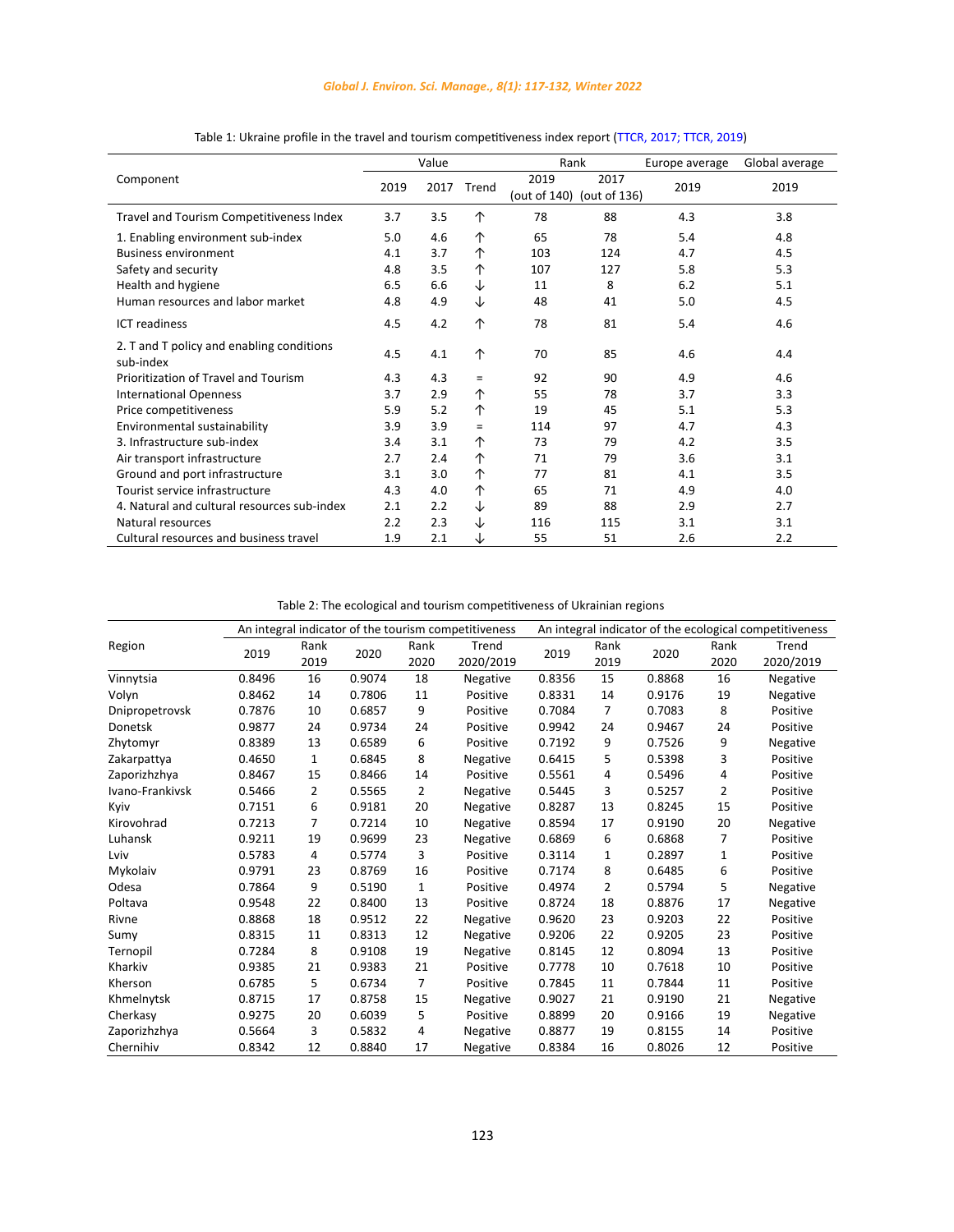significantly affects the tourism business worldwide, the internal demand for Ukrainian sights might increase. But the demand growth [doesn't always](https://context.reverso.net/перевод/английский-русский/doesn)  [mean](https://context.reverso.net/перевод/английский-русский/doesn) getting a long-term effect. Once the borders open, tourist flows will be redistributed in traditional pre-pandemic destinations. However, it should be noted that safety issues and standards of tourist services will be significantly tightened.

# *Matrix approach to estimating the potential of green tourism in Ukraine's regions*

A matrix combines two integral indicators: ecological competitiveness and tourism competitivenes[s \(Table 2\).](#page-6-0) 

An example of calculations of the integral indicator of the tourism competitiveness: Dnipropetrovsk region case in 2020 is provided in [Table 3](#page-8-0). The others calculations for each region were performed similarly.

An example of calculations of the integral indicator of the ecological competitiveness: Cherkasy region case in 2020 is provided in [Table 4.](#page-9-0) The others calculations for each region were performed similarly.

As it comes from [Table 2](#page-6-0), according to the ranking results of the Ukrainian regions, five Ukrainian regions can be recognized as leaders by the level of ecological competitiveness in 2019: Lviv, Odesa, Ivano-Frankivsk, Zaporizhzhya, Zakarpattya. Donetsk (the part of the region under Ukrainian control), Rivne, Sumy, Khmelnytsk and Cherkasy regions are outsiders in terms of environmental competitiveness. In terms of tourism competitiveness in 2019, the leaders were Zakarpattya, Ivano-Frankivska, Chernivetska, Lvivska and Khersonska regions, and the outsiders were Donetsk (the part of the region that is under Ukrainian control), Mykolaiv, Poltava, Kharkiv and Cherkasy regions. According to the level of ecological competitiveness, Lviv, Ivano-Frankivsk, Zakarpattya, Zaporizhzhya and Odesa regions were leading in 2020. Donetsk (the part of the region under Ukrainian control), Sumy, Rivne, Khmelnytsk, Kirovohradsk regions are the outsiders. As to the tourism competitiveness Odesa, Ivano-Frankivsk, Lviv, Chernivtsi, Cherkasy regions are the leaders, and Donetsk (the part of the region that is under Ukrainian control), Luhanska (the part of the region that is under Ukrainian control), Rivne, Kharkiv and Kyiv regions are the outsiders ([Table 2\).](#page-6-0) It should be noted that from 2019 till 2020, the same regions remain the leaders

by the level of ecological competitiveness; Ivano-Frankivsk, Chernivtsi and Lviv regions – according to the level of tourism competitiveness. Only Cherkasy region stopped being in 2020 among outsiders by the ecological competitiveness. Unfortunately, Donetsk (the part of the region under Ukrainian control) and Kharkivska regions were the outsiders in 2019 and 2020 by the tourism competitiveness. Also, Odesa and Cherkasy regions have significantly improved their tourism competitiveness. Vice versa, Rivnenska and Kyivska regions deteriorated and got to outsiders by the tourism competitiveness. It is also worth noting the high density of obtained results for the rest of the Ukrainian regions that can be qualified as lower than the average. Obviously, the COVID-19 pandemic significantly affects the development of tourism. It is also positive for the development of green tourism. According to [Table 2,](#page-6-0) the ecological competitiveness increased in twelve regions (Volyn, Dnipropetrovsk, Donetsk, Zhytomyrska, Zaporizka, Lvivska, Mykolaivska, Odesa, Poltava, Kharkiv, Kherson, Cherkasy regions) and tourism competitiveness – in 16 regions (Dnipropetrovsk, Donetsk (the part of the region under Ukrainian control), Zakarpattya, Zaporizhzhya, Ivano-Frankivsk, Kyiv, Luhansk, Lviv, Mykolaiv, Rivne, Sumy, Ternopil, Kharkiv, Kherson, Chernivtsi, Chernihiv. The matrix was constructed using the ranking results To combine the both components (ecological and tourism competitiveness). The X-axis of a matrix shows an integral indicator of the ecological competitiveness, and the Y-axis shows an integral indicator of the tourism competitiveness (the closer the region's coordinates are to 0, the greater the potential of green tourism it has). [Figs. 2](#page-10-0) [and 3](#page-11-0) provide the visualization of the obtained results.

# *Strategic marketing support of green tourism in Ukraine's regions*

To determine the strategic marketing support of green tourism in Ukraine's regions it was defined ecological and marketing strategies of each region. While the ecological strategy has a close relationship with marketing, and together presents the first as an advantage of the tourism product and enshrines in the minds of consumers. All regions were divided into three types according to the level of green tourism: 1 – sufficient; 2 – satisfactory; 3 – unsatisfactory [\(Table](#page-12-0) 5[\).](#page-12-0)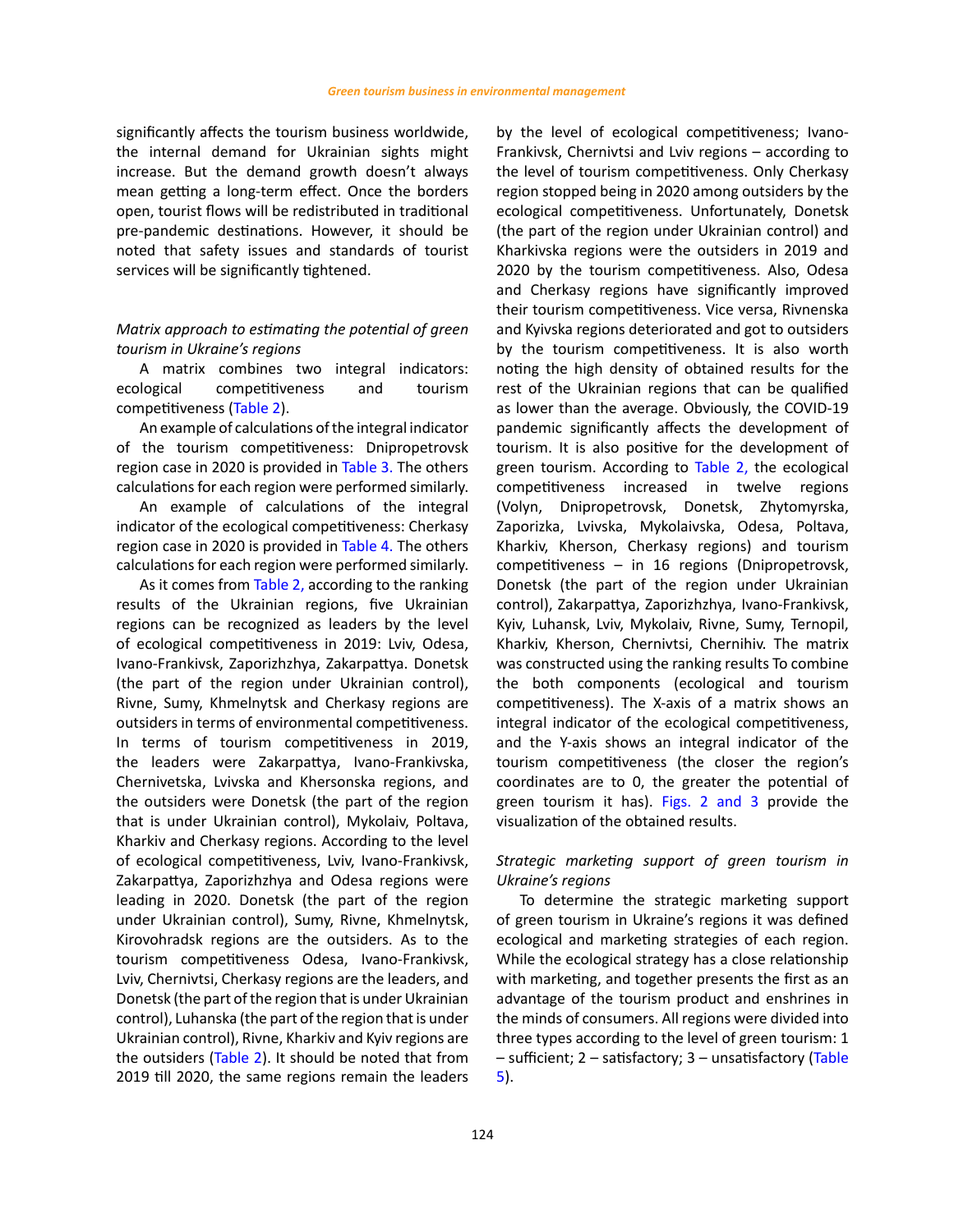## *Global J. Environ. Sci. Manage., 8(1): 117-132, Winter 2022*

<span id="page-8-0"></span>

|                                                                                                              |               |                                                                                                |         |          |     | Target value       | Sub                |                       |
|--------------------------------------------------------------------------------------------------------------|---------------|------------------------------------------------------------------------------------------------|---------|----------|-----|--------------------|--------------------|-----------------------|
| Component                                                                                                    |               |                                                                                                | Value   | Weight   |     | Trend to Best case | indicator<br>value | Integral<br>indicator |
| The subjects of<br>tourist activity -<br>legal entities                                                      |               | Income from tourism (excluding<br>VAT, excise tax and similar<br>mandatory payments)           | 23567.5 | 0.052631 | max | 380990.5           | 0.061858           | 0.049375              |
| The subjects of<br>tourist activity -<br>individual<br>entrepreneurs                                         |               | Income from tourism (excluding<br>VAT, excise tax and similar<br>mandatory payments)           | 42703.5 | 0.052631 | max | 167153.7           | 0.255474           | 0.039185              |
| The cost of tourist activity in the service of other<br>organizations that are used in the production of the |               |                                                                                                | 5942.3  | 0.052631 | min | 126.4              | 0.021271           | 0.051511              |
| tourist product<br>The cost of travel                                                                        |               | By tour operators                                                                              | 56308.5 | 0.052631 | max | 561549.0           | 0.100274           | 0.047354              |
| packages sold to<br>customers                                                                                |               | By travel agents inside Ukraine                                                                | 14364.3 | 0.052631 | max | 119113.9           | 0.120593           | 0.046284              |
| agents                                                                                                       |               | Number of tourists served by tour operators and travel                                         | 29440   | 0.052631 | max | 122485.0           | 0.240356           | 0.039981              |
| facilities (Legal entities)                                                                                  |               | Number of collective accommodation facilities by types of                                      | 159     | 0.052631 | max | 228                | 0.697368           | 0.015928              |
|                                                                                                              |               | Hotels and similar<br>accommodation facilities                                                 | 63      | 0.052631 | max | 135                | 0.466667           | 0.02807               |
| Among them                                                                                                   | Among<br>them | Tourist bases,<br>mountain shelters,<br>student summer<br>camps, other places<br>for temporary | 8       | 0.052631 | max | 25                 | 0.32               | 0.035789              |
|                                                                                                              | facilities    | accommodation<br>Specialized accommodation                                                     | 96      | 0.052631 | max | 148                | 0.648649           | 0.018492              |
|                                                                                                              | Among<br>them | Recreation centers,<br>other recreation<br>facilities (except camp<br>sites)                   | 66      | 0.052631 | max | 111                | 0.594595           | 0.021337              |
| facilities (Individual entrepreneurs)                                                                        |               | Number of collective accommodation facilities by types of                                      | 69      | 0.052631 | max | 301                | 0.229236           | 0.040566              |
| Among them                                                                                                   |               | Hotels                                                                                         | 42      | 0.052631 | max | 109                | 0.385321           | 0.032351              |
| type of accommodation (Legal entities)                                                                       |               | Capacity of hotels and similar accommodation points by                                         | 6218    | 0.052631 | max | 13933              | 0.446279           | 0.029143              |
|                                                                                                              |               | Hotels<br>Tourist bases,                                                                       | 4685    | 0.052631 | max | 11321              | 0.413833           | 0.030851              |
| Among them                                                                                                   |               | mountain shelters,<br>student summer<br>camps, other places<br>for temporary                   | 788     | 0.052631 | max | 2138               | 0.368569           | 0.033233              |
| type of accommodation (Individual entrepreneurs)                                                             |               | accommodation<br>Capacity of hotels and similar accommodation points by                        | 1540    | 0.052631 | max | 6538               | 0.235546           | 0.040234              |
|                                                                                                              |               | Hotels                                                                                         | 1263    | 0.052631 | max | 4007               | 0.315198           | 0.036042              |
| Among them                                                                                                   |               | Tourist bases,<br>mountain shelters,<br>student summer<br>camps, other places<br>for temporary | 101     | 0.052631 | max | 2065               | 0.04891            | 0.050057              |
| In total                                                                                                     |               | accommodation                                                                                  |         |          |     |                    |                    | 0.685782              |

# Table 3: Calculations of the integral indicator of the tourism competitiveness: Dnipropetrovsk region casein 2020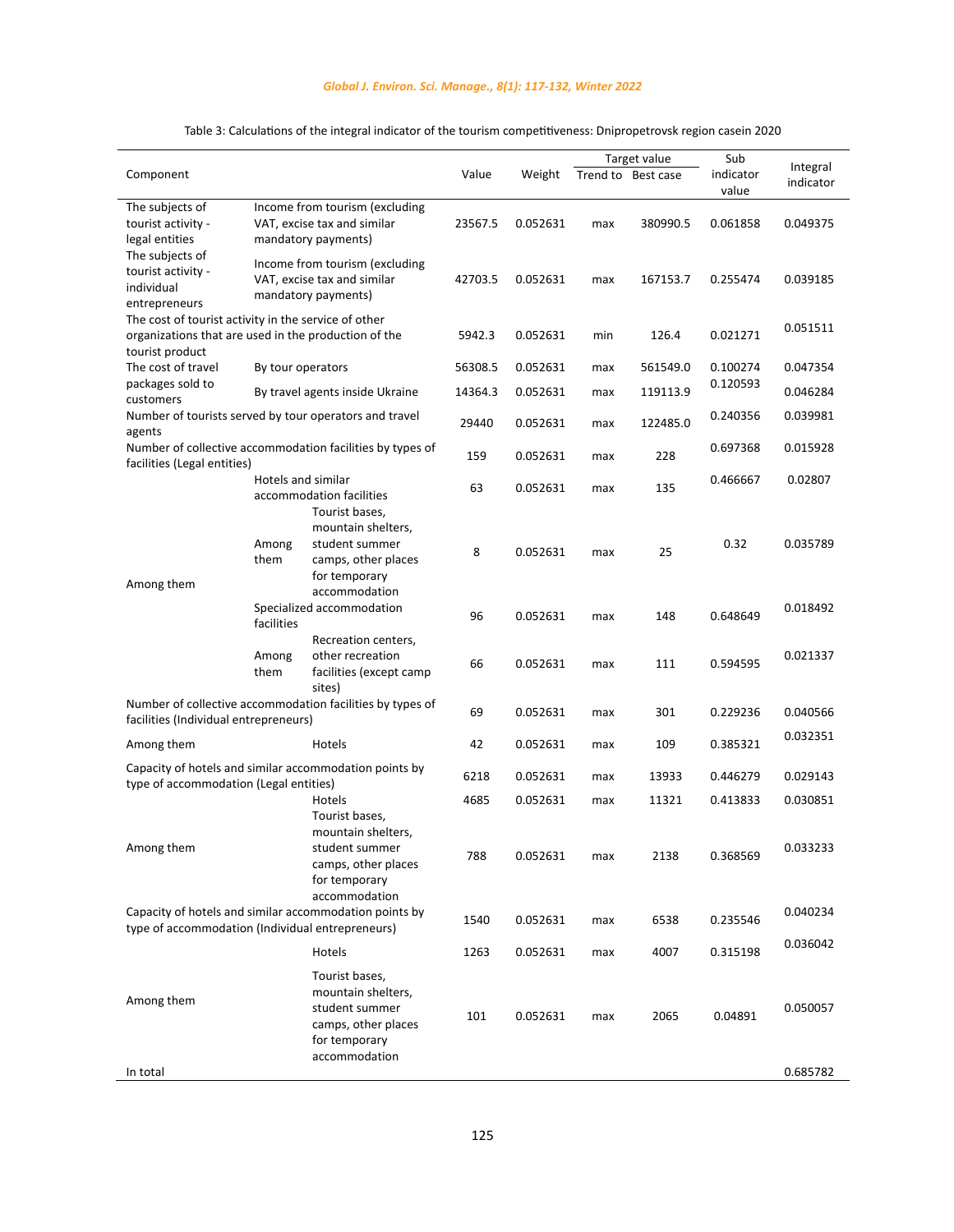#### *O. Gryshchenko et al.*

<span id="page-9-0"></span>

|                                                                                                                                  |                                                            |         |          |          | Target value | Sub                |                       |
|----------------------------------------------------------------------------------------------------------------------------------|------------------------------------------------------------|---------|----------|----------|--------------|--------------------|-----------------------|
| Component                                                                                                                        |                                                            | Value   | Weight   | Trend to | Best case    | indicator<br>value | Integral<br>indicator |
|                                                                                                                                  | Volumes of pollutant<br>emissions                          | 48.3    | 0.055555 | min      | 3.2          | 0.06625<br>3       | 0.051874              |
|                                                                                                                                  | Ammonia emissions                                          | 5.5     | 0.055555 | min      | 0.01         | 0.001818           | 0.055454              |
|                                                                                                                                  | Emissions of non-<br>methane volatile<br>organic compounds | 1.5     | 0.055555 | min      | 0.2          | 0.133333           | 0.048148              |
|                                                                                                                                  | Carbon monoxide<br>emissions                               | 2.9     | 0.055555 | min      | 0.9          | 0.310345           | 0.038314              |
| Atmospheric emissions from<br>stationary sources of pollution                                                                    | Methane emissions                                          | 13.8    | 0.055555 | min      | 0.3          | 0.021739           | 0.054347              |
|                                                                                                                                  | Suspended solids<br>emissions                              | 8.8     | 0.055555 | min      | 0.4          | 0.045454           | 0.053029              |
|                                                                                                                                  | Sulfur dioxide<br>emissions                                | 5.0     | 0.055555 | min      | 0.01         | 0.002              | 0.055444              |
|                                                                                                                                  | Nitrogen dioxide<br>emissions                              | 10.0    | 0.055555 | min      | 0.3          | 0.03               | 0.053888              |
|                                                                                                                                  | Carbon dioxide<br>emissions                                | 2422.1  | 0.055555 | min      | 147.4        | 0.060856           | 0.052174              |
|                                                                                                                                  | Formed                                                     | 1295.1  | 0.055555 | min      | 173.4        | 0.133889           | 0.048117              |
|                                                                                                                                  | Disposed of                                                | 766.9   | 0.055555 | max      | 83802.1      | 0.009151           | 0.055046              |
| Waste generation and                                                                                                             | Incinerated                                                | 11.7    | 0.055555 | min      | 3.3          | 0.282051           | 0.039886              |
| management                                                                                                                       | Deleted in specially<br>designated<br>places or objects    | 267.9   | 0.055555 | min      | 29.2         | 0.108996           | 0.049499              |
| The total amount of waste accumulated during operation<br>in specially designated places or facilities (waste disposal<br>sites) |                                                            | 6257.8  | 0.055555 | min      | 522.9        | 0.08356            | 0.050913              |
| Land area of reserves and national nature parks                                                                                  |                                                            | 19862.1 | 0.055555 | max      | 290602.3     | 0.068348           | 0.051758              |
| Capacity of treatment facilities                                                                                                 |                                                            | 83      | 0.055555 | max      | 897          | 0.092531           | 0.050414              |
| Capital investments in environmental protection                                                                                  |                                                            | 22.5    | 0.055555 | max      | 4088.5       | 0,005503           | 0.055249              |
| Current costs of environmental protection<br>In total                                                                            |                                                            | 254.1   | 0.055555 | max      | 5533.5       | 0.04592            | 0.0530034<br>0.916560 |

Table 4: Calculations of the integral indicator of the ecological competitiveness: Cherkaska region casein 2020 Table 4: Calculations of the integral indicator of the ecological competitiveness: Cherkaska region casein 2020

According to [Table 5,](#page-12-0) there are no regions in the sufficient zone. But the Lviv region may move to this zone in the near future because the integral indicator of ecological competitiveness was 0.2897 in 2020. It demonstrated a positive trend by both components (ecological and tourism competitiveness). Summarizing the above, it is quite appropriate to identify green tourism with sustainable development, as the main task of green tourism is to achieve the maximum level of existence of intact natural and cultural resources. The combination of sustainable development principles implementation and opportunities for green tourism contributes to optimising the economic potential of rural areas and justifies the need to diversify the economy. Green tourism meets the needs of tourists and host regions, protecting and expanding opportunities for the future generation. Resources are used in such a way that to meet economic, social and aesthetic needs, preserving cultural integrity, necessary ecological processes, biological diversity and life support systems. Since the direction of green tourism has already penetrated the Ukrainian market and improves its performance every year, its positive impact on the ecological condition of the territories has been proven. It is advisable to develop a marketing policy to promote it. Ukraine has great potential in this direction, taking all protected areas, lakes, reserves, and more into account. In addition, the development of this area should increase the level of environmental and socially responsible literacy of the population,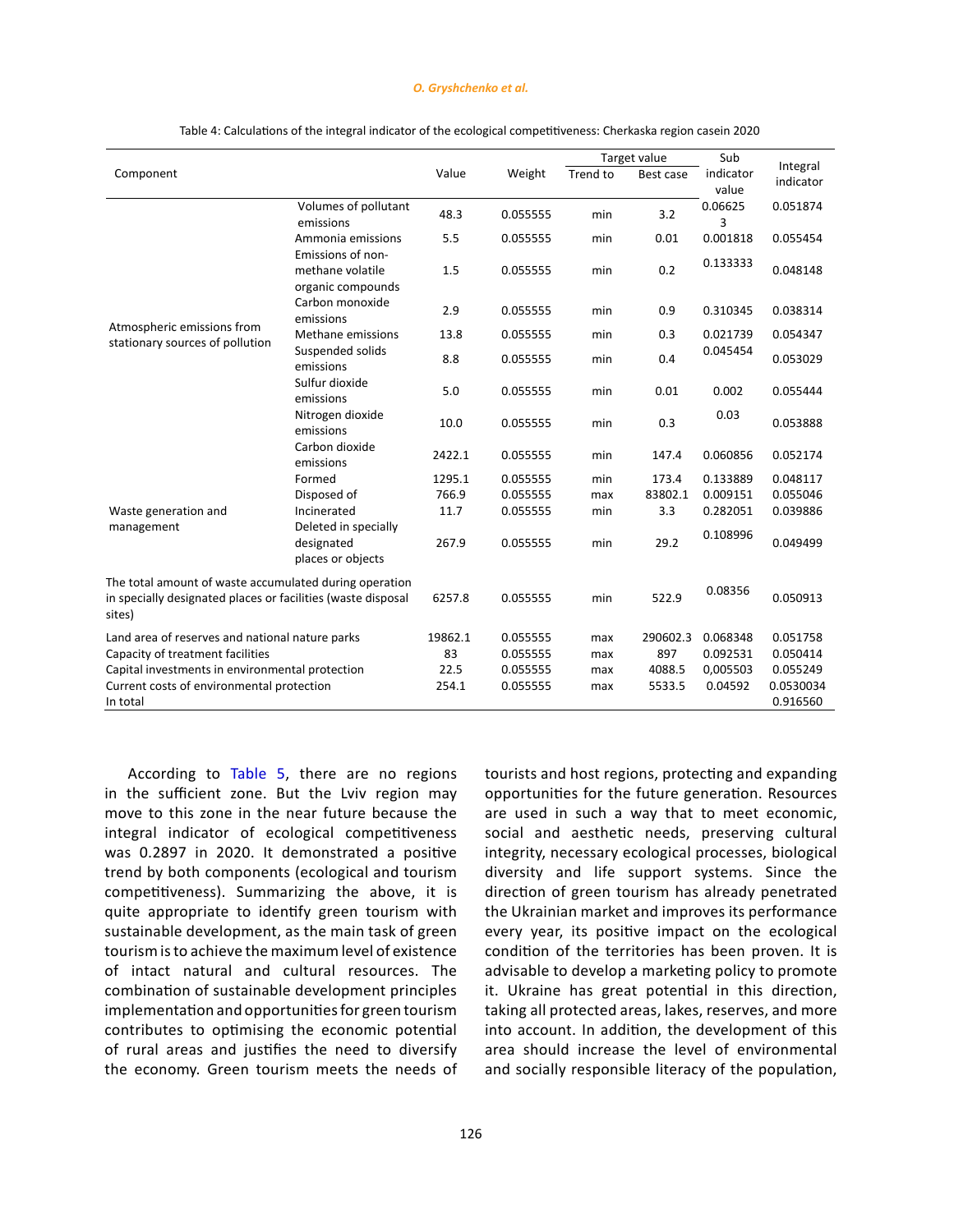

<span id="page-10-0"></span>

An integral indicator of the ecological competitiveness Fig. 2: The matrix of green tourism potential in 2019 (Ukraine's regions)

improve environmental performance and image of the territories reduce the level of urbanization. The key feature of Ukrainian green tourism is a unique tourist lifestyle, which is based on the implementation of the entrepreneurial potential of the rural population regions), such as «Grunivska Sych», «Khortytsia», "Askaniia Nova" and others. The purpose of the study presented here is to determine the strategic marketing support for the development of green tourism on the example of Ukraine and its regions based on an approach to its assessment in terms of environmental and tourism competitiveness. The practical guidance was presented on assessing green tourism potential

using relevant objective statistical information and developing strategic marketing recommendations for supporting the development of different Ukraine's regions on this basis. This approach provides complex environmental and marketing support to ensure sustainable development and gain additional competitive advantages by green tourism entrepreneurs. Previous researches discussed the selection of the most suitable methods for assessment of tourism potential based on cluster model (Boshota *et al*[., 2017; Boiko](#page-14-0) *et al*., 2017; Dokai *et al*[., 2018\), factorial approach \(Yukhnovska.](#page-14-0) [2019; Lee, 2016\), scoring \(Gerasymenko](#page-14-0) *et al.*, 2017; [Ramamoorty](#page-14-0) *et al*., 2020). Results of the analysis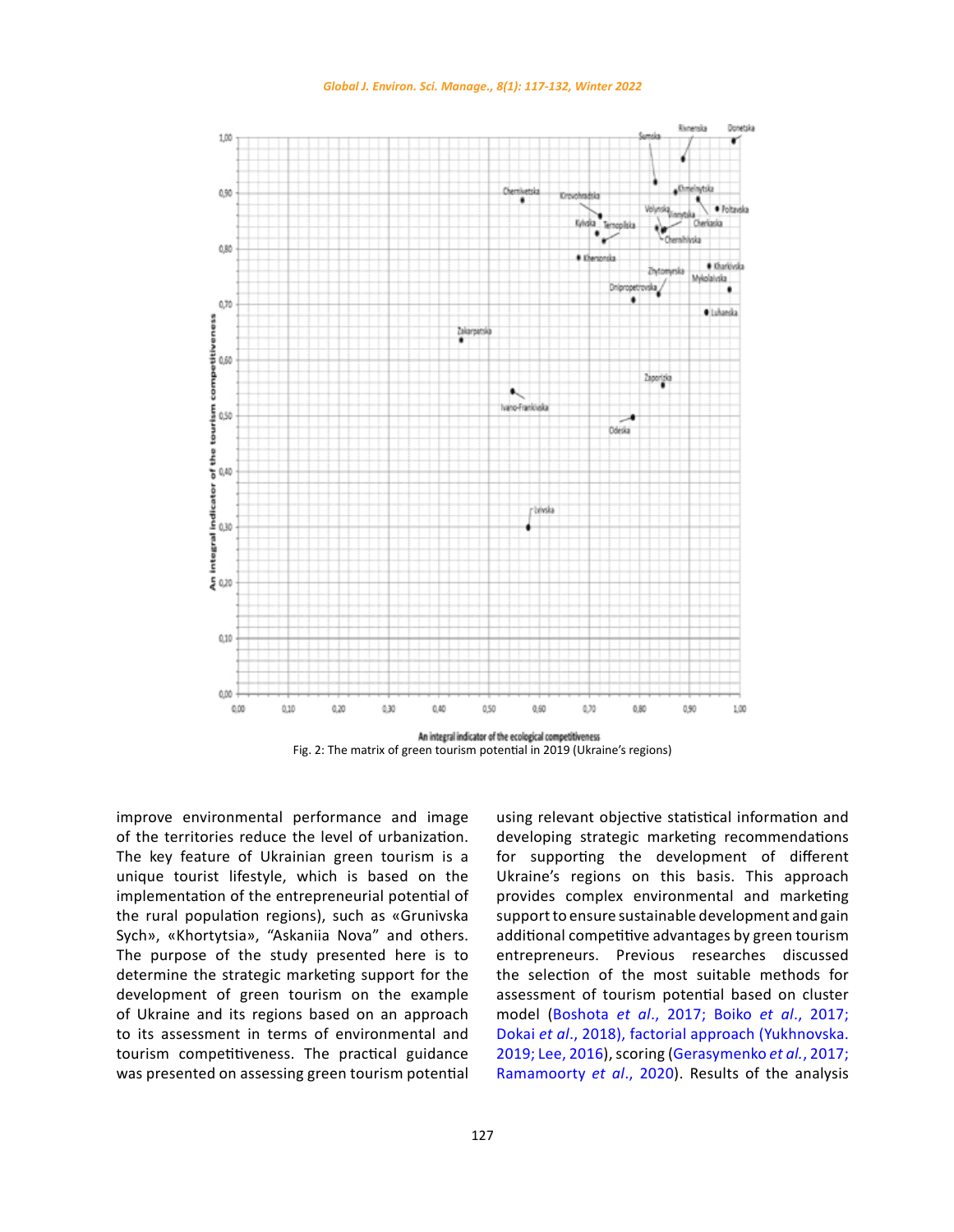*O. Gryshchenko et al.*

<span id="page-11-0"></span>

Fig. 3: The matrix of green tourism potential in 2020 (Ukraine's regions)

show that more than half of the analyzed studies used or referred to behavioural theory from either the field of economics, sociology, or marketing. Regarding the formation of marketing support for the development of tourism business revealed that it is not based on objective statistical information and relevant indicators mostly. Furthermore, it was observed that although many studies dedicated the forming of marketing strategy through digital tools and interdisciplinary approaches, typically, one discipline is most developed ([Sofronov, 2019;](#page-14-0)  [Eshtaev, 2017; Prokopenko](#page-14-0) *et al*., 2019; Danylyshyn *et al*[., 2021 and others\).](#page-14-0) For example, [Sofronov](#page-14-0)  [\(2019\)](#page-14-0) studied the *"variety of communications s*trategies and techniques to promote areas and destinations". [Eshtaev \(2017\)](#page-14-0) composed "parts

of innovational marketing strategies and possible usage of these strategies at the tourism market". In addition, it is possible to state the limited research on assessing the potential of green tourism in the regional context. These positions became the basis for determining the purpose of this study. To analyze the level of green tourism development in the regions of Ukraine quantitatively, it was identified the components and key indicators that will most objectively reflect the current state of green tourism development and allow a comprehensive assessment and establish the imbalances of such development. Note that the range of indicators is not exhaustive in our study. Their number may vary and supplement depending on the task of a detailed statistical analysis.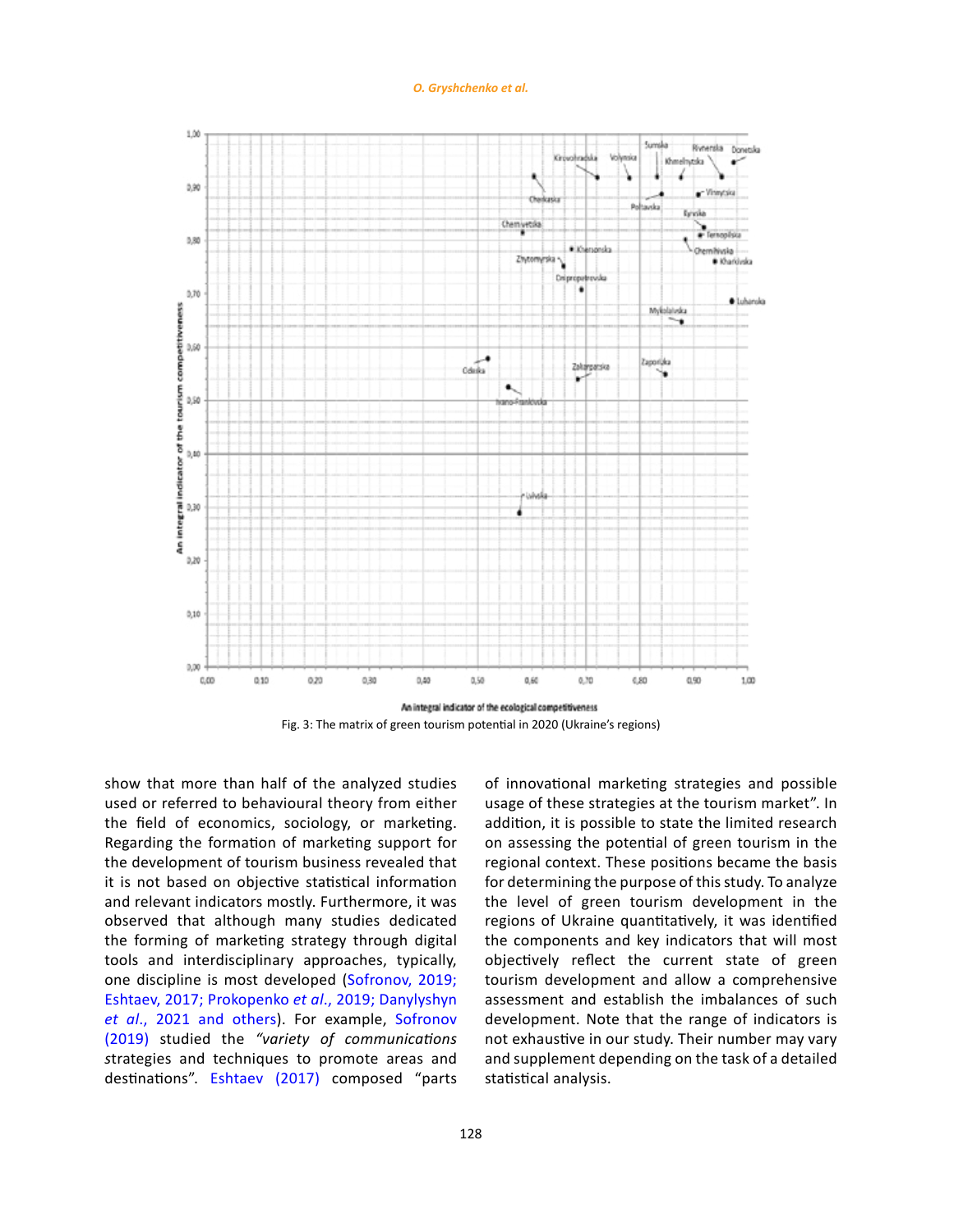#### *Global J. Environ. Sci. Manage., 8(1): 117-132, Winter 2022*

<span id="page-12-0"></span>

| Level of ecological and<br>tourism competitiveness | Regions                                                                                                                                                                                                                                          | Type of ecological strategy                                                                                                                                                                | Type of regional<br>marketing strategy               |
|----------------------------------------------------|--------------------------------------------------------------------------------------------------------------------------------------------------------------------------------------------------------------------------------------------------|--------------------------------------------------------------------------------------------------------------------------------------------------------------------------------------------|------------------------------------------------------|
| Sufficient [0-0.37]                                |                                                                                                                                                                                                                                                  | Proactive sufficiency strategies<br>(voluntary restriction of<br>consumption and, accordingly,<br>lifestyle changes), balanced nature<br>management                                        | Image marketing                                      |
| Satisfactory (0.37-0.63)                           | Lviv, Odesa, Ivano-Frankivsk                                                                                                                                                                                                                     | Compensation strategies,<br>strategies aimed at improving<br>resource efficiency (eco-efficiency<br>strategies), effective<br>environmental management                                     | Attractiveness marketing                             |
| Unsatisfactory (0.63-1.0]                          | Cherkasy, Chernivtsi,<br>Zakarpattya, Zaporizhzhya,<br>Mykolaiv, Vinnytsia, Volyn,<br>Dnipropetrovsk, Donetsk,<br>Luhansk, Zhytomyr, Kyiv,<br>Kirovohrad, Luhansk, Poltava,<br>Rivne, Sumy, Ternopil, Kharkiv,<br>Kherson, Khmelnytsk, Chernihiv | Protective strategies, strategies<br>aimed at comprehensive solutions<br>to environmental problems<br>(strategy of environmental<br>modernization), regulatory<br>environmental management | Marketing of the<br>population and<br>infrastructure |

Table 5: Ecological and marketing strategy for the development of green tourism potential (case in 2020)

#### **CONCLUSION**

One of the results of implementing the green marketing provisions in the tourism industry is the development of green tourism. Green tourism involves recreation in ecologically clean natural areas or regions, combined with visits to scientific, educational, cultural, cognitive places and activities. However, this activity contributes to maintaining and increasing the level of ecological potential of the environment and increasing the population's welfare. Based on this study, the following main conclusions can be made: 1) the authors developed an approach based on assessing the tourism and ecological component by determining the competitiveness of regions. It covers the most relevant array of statistics and makes a representative assessment of the current state of green tourism potential; 2) according to the ranking of tourism and ecological competitiveness, the regions with the greatest and the worst potentials were clarified, and positive dynamics of green tourism development in 2019-2020 was found. Thus, Lvivska, Ivano-Frankivska and Odeska regions were the leaders before and during the pandemic COVID-19. The ecological competitiveness increased in twelve regions and tourism competitiveness – in 16 regions of Ukraine in 2020; 3) the authors developed a matrix that reflects the grouping of Ukrainian regions by the level of green tourism potential in 2019 and 2020. Strategic marketing support of green tourism development in Ukrainian regions was defined based on ecological and marketing strategies. The obtained results confirm that vast majority of regions is in the unsatisfactory area. So, marketing support for the development of the green tourism industry should be based on the improvement of the marketing complex 5P (taking into account the specialization in the field of services, it is advisable to add five components "people" to the complex). It is crucial to increase consumer awareness about the functioning of green tourism institutions, their competitive advantages and make this trend. It is necessary to focus on legal support and developed training facilities (how to be profitable in this area, promote travel company, the importance of certification, etc.). This will help guide existing service providers and attract even more people willing to start a business in this area. To gain additional competitive advantages and increase trust among the population, the green tourism enterprise also has the opportunity to improve the level of recreational facilities by obtaining "green certification"; and building a communication policy on this basis.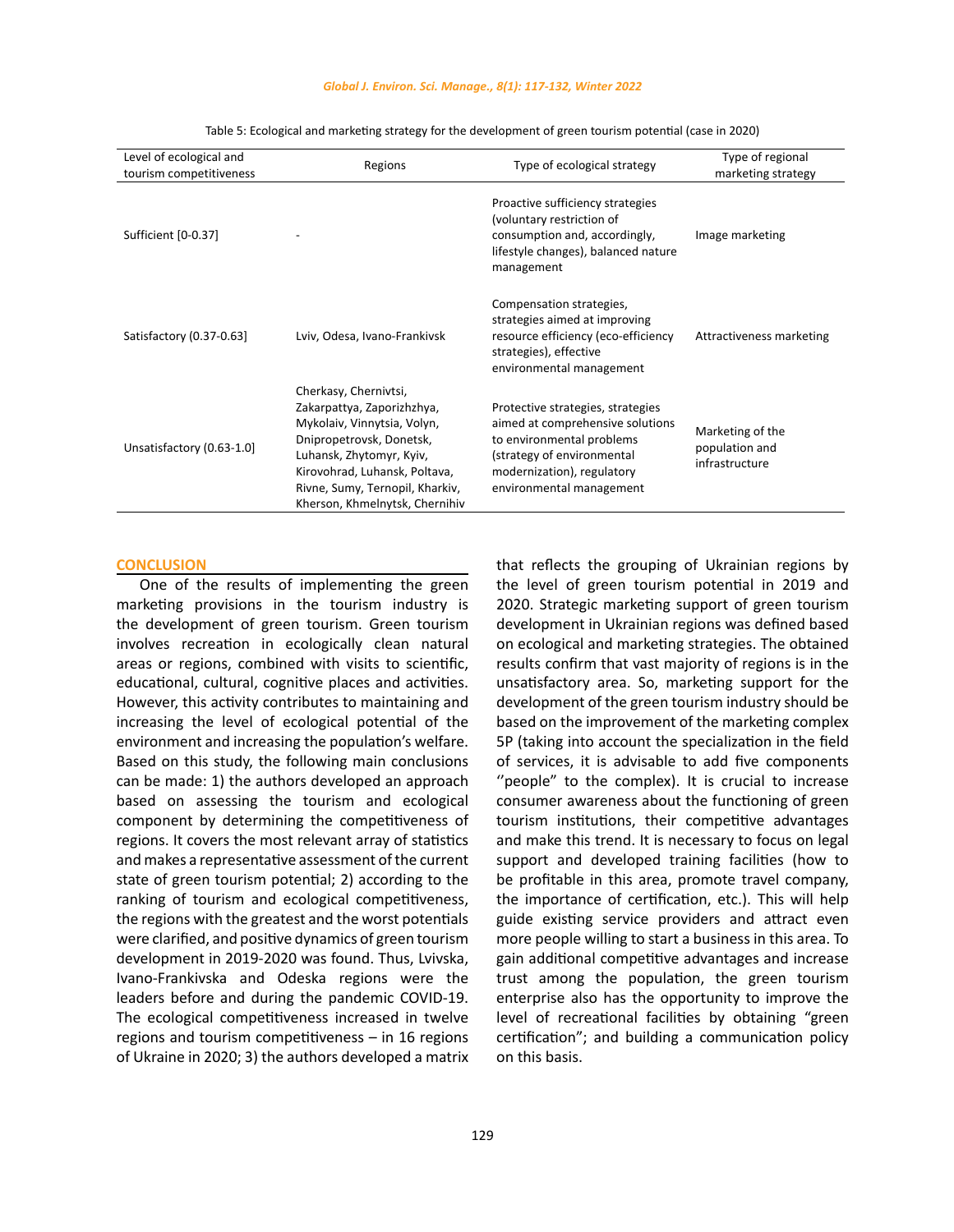### **AUTHOR CONTRIBUTIONS**

O. Gryshchenko analyzed and interpreted the data, prepared the manuscript text. V. Babenko helped in the literature review, manuscript preparation and edition. O. Bilovodska performed the literature review, compiled the data and manuscript edition. T. Voronkova performed the literature review and some of the remained analyses. I. Ponomarenko helped in manuscript preparation, formed visualization and supervised data, completed the marketing recomendations. Z. Shatskaya performed some of the remained analyses and helped in visualization and data curation.

### **ACKNOWLEDGEMENT**

This work contains the results of studies conducted on the state budget research topics "Development of scientific and methodological foundations and practical tools for evaluating of the product innovations commercial (market) prospects" [0119U100179]; "Social and ethical marketing concept as the tool for ensuring sustainable development" 90120U100884] and the initial research work "Marketing and logistics mechanisms for managing the innovative development of economic entities" [0120U104616].

### **CONFLICT OF INTEREST**

The authors declare no potential conflict of interest regarding the publication of this work. In addition, the authors have entirely witnessed ethical issues, including plagiarism, informed consent, misconduct, data fabrication and/or falsification, double publication and/or submission, and redundancy.

### **OPEN ACCESS**

This article is licensed under a Creative Commons Attribution 4.0 International License, which permits use, sharing, adaptation, distribution and reproduction in any medium or format, as long as you give appropriate credit to the original author(s) and the source, provide a link to the Creative Commons license, and indicate if changes were made. The images or other third party material in this article are included in the article's Creative Commons license, unless indicated otherwise in a credit line to the material. If material is not included in the article's Creative Commons license and your intended use is not permitted by statutory regulation or exceeds the permitted use, you will need to obtain permission directly from the copyright holder. To view a copy of this license, visit:[http://creativecommons.org/](http://creativecommons.org/licenses/by/4.0/) [licenses/by/4.0/](http://creativecommons.org/licenses/by/4.0/)

### **ABBREVIATIONS**

| %             | percent                                                             |
|---------------|---------------------------------------------------------------------|
| &             | and                                                                 |
| e.g.          | exempli gratia, for example                                         |
| et al.        | others                                                              |
| etc.          | et cetĕra, and so on                                                |
| Fiq.          | Figure                                                              |
| GT            | green tourism                                                       |
| i.e.          | id est, in other words                                              |
| CAF           | collective accommodation facilities                                 |
| LCGGRAP       | Low carbon green growth roadmap for<br>Asia and the Pacific         |
| МR            | <b>Monitoring Report</b>                                            |
| <b>NBR</b>    | National baseline report                                            |
| NGOs          | non-governmental organizations                                      |
| <b>SMEs</b>   | small and medium-sized entities                                     |
| SB            | Statistical bulletin                                                |
| SSSU          | State Statistics Service of Ukraine                                 |
| <b>TPU</b>    | Tourism potential of Ukraine                                        |
| <b>TTCR</b>   | The travel and tourism competitiveness<br>report                    |
| <b>TTST</b>   | Tourism teacher: Sustainable tourism                                |
| <b>UNESCO</b> | United Nations Educational, Scientific<br>and Cultural Organization |
| UNRISD        | United Nations Research Institute for<br>Social Development         |
| <b>UNICFF</b> | United Nations International Children's<br><b>Emergency Fund</b>    |
| UN RCO        | <b>United Nations Resident Coordinator</b><br>Office                |
| <b>USAID</b>  | United States Agency for International<br>Development               |
| WEF           | World Economic Forum                                                |
| WTO           | World Trade Organization                                            |
|               |                                                                     |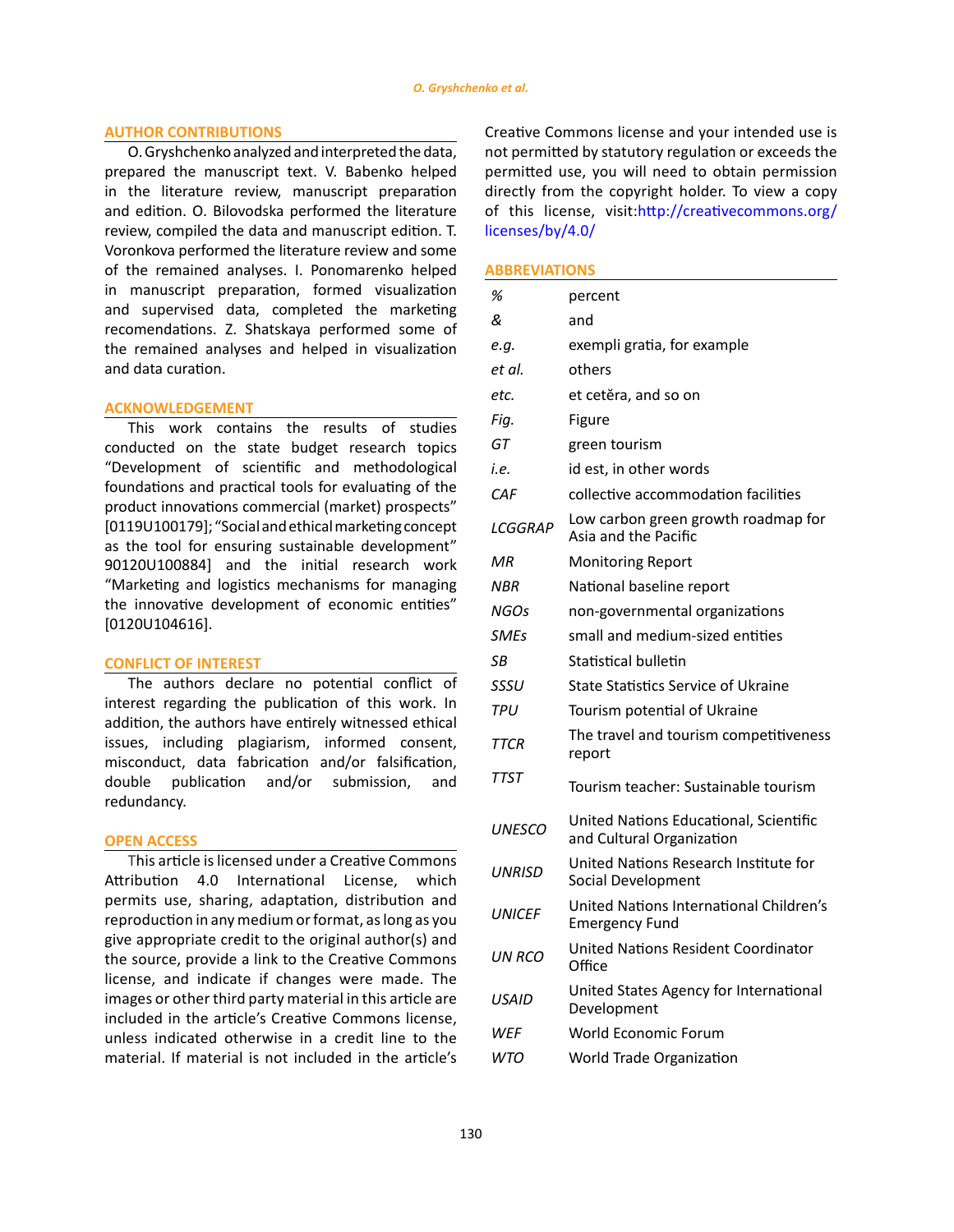<span id="page-14-0"></span>**REFERENCES**

- [Aroonsrimorakot, S., \(2018\). Green office management standard in](https://www.researchgate.net/publication/330655520_Green_office_management_standard_in_Mahidol_University_Thailand)  [Mahidol University, Thailand. Pertanika J. Social. Sci. Hum., 26:](https://www.researchgate.net/publication/330655520_Green_office_management_standard_in_Mahidol_University_Thailand)  [2505-2521](https://www.researchgate.net/publication/330655520_Green_office_management_standard_in_Mahidol_University_Thailand) **(17 pages)**.
- Babenko, V.; Perevozova, I.; [Kravchenko, M; Krutko, M.; Babenko,](https://www.researchgate.net/publication/340836604_Modern_processes_of_regional_economic_integration_of_Ukraine_in_the_context_of_sustainable_development)  [D., \(2020\). Modern processes of regional economic integration](https://www.researchgate.net/publication/340836604_Modern_processes_of_regional_economic_integration_of_Ukraine_in_the_context_of_sustainable_development)  [of Ukraine in the context of sustainable development.](https://www.researchgate.net/publication/340836604_Modern_processes_of_regional_economic_integration_of_Ukraine_in_the_context_of_sustainable_development)  [Sustainable Futures: Environmental, Technological, Social and](https://www.researchgate.net/publication/340836604_Modern_processes_of_regional_economic_integration_of_Ukraine_in_the_context_of_sustainable_development)  [Economic Matters. E3S Web of Conferences, 166:](https://www.researchgate.net/publication/340836604_Modern_processes_of_regional_economic_integration_of_Ukraine_in_the_context_of_sustainable_development) 12001 **(6 [pages\).](https://www.researchgate.net/publication/340836604_Modern_processes_of_regional_economic_integration_of_Ukraine_in_the_context_of_sustainable_development)**
- [Bilovodska, O.; Starostina, A.; Vovk, V.; Moroz, O.; Moroz,](http://ojs.ual.es/ojs/index.php/eea/article/view/3993)  [M., \(2020\). Environmental packaging in trade logistics and](http://ojs.ual.es/ojs/index.php/eea/article/view/3993)  [innovative entrepreneurship based on Internet marketing](http://ojs.ual.es/ojs/index.php/eea/article/view/3993)  [online research and communications. Stud. Appl. Econ., 38\(4\)](http://ojs.ual.es/ojs/index.php/eea/article/view/3993)  **[\(13 pages\).](http://ojs.ual.es/ojs/index.php/eea/article/view/3993)**
- [Boiko, M.; Bosovska, M.; Vedmid, N.; Melnychenko, S.;](https://www.businessperspectives.org/images/pdf/applications/publishing/templates/article/assets/9802/PPM_2017_04_Boiko.pdf)  [Okhrimenko, A., \(2017\). Development of the tourism cluster.](https://www.businessperspectives.org/images/pdf/applications/publishing/templates/article/assets/9802/PPM_2017_04_Boiko.pdf)  [Probl. Pers. Manage., 15\(4\): 134-149](https://www.businessperspectives.org/images/pdf/applications/publishing/templates/article/assets/9802/PPM_2017_04_Boiko.pdf) **(16 pages).**
- [Cheia, G., \(2013\). Ecotourism: definition and concepts. Rev. Tur.](http://www.revistadeturism.ro/rdt/article/view/44/97)  [Stud. Cercetari Tur., 15: 56 – 60](http://www.revistadeturism.ro/rdt/article/view/44/97) **(5 pages).**
- [Danylko, V., \(2014\). Statistics of rural green tourism: development](http://pbo.ztu.edu.ua/article/view/34251)  [and formation. Probl. Theory Method. Account. Control Anal.,](http://pbo.ztu.edu.ua/article/view/34251)  [1\(28\): 75-85](http://pbo.ztu.edu.ua/article/view/34251) **(11 pages).**
- [Doçaj, X.; Domi, S.; Terpollari, A.; Kadiu, E., \(2018\). Tourism](https://journals.euser.org/files/articles/ejme_v1_i3_18/Docaj.pdf)  [Clusters, Characteristics, Principles and Developing Theory. Eur.](https://journals.euser.org/files/articles/ejme_v1_i3_18/Docaj.pdf)  [J. Marketing Econ., 1 \(3\): 39-43](https://journals.euser.org/files/articles/ejme_v1_i3_18/Docaj.pdf) **(5 pages).**
- [Eshtaev, A., \(2017\). Innovative marketing strategy for tourism](http://www.worldscientificnews.com/wp-content/uploads/2017/08/WSN-882-2017-58-68.pdf)  [development. W. Sci. News, 88\(2\): 58-68](http://www.worldscientificnews.com/wp-content/uploads/2017/08/WSN-882-2017-58-68.pdf) **(11 pages).**
- Fennell, D.A., (1999). Ecotourism: An introduction. London, England: Routledge **(260 pages)**.
- [Gerasymenko, V.; Bedradina, G.; Galasiuk, S.; Galasiuk, K.;](http://dspace.oneu.edu.ua/jspui/bitstream/123456789/5474/1/Оцінка туристично-рекреаційного потенціалу регіону.pdf)  [Davydenko, I.; Jegupova, I.; Zhupanenko, A.; Mykhailiuk, O.;](http://dspace.oneu.edu.ua/jspui/bitstream/123456789/5474/1/Оцінка туристично-рекреаційного потенціалу регіону.pdf)  [Nezdoiminov, S.; Pavlotsky, V.; Semenov, V.; Iaremenko, S.,](http://dspace.oneu.edu.ua/jspui/bitstream/123456789/5474/1/Оцінка туристично-рекреаційного потенціалу регіону.pdf)  [\(2016\). Estimation of tourism and recreational potential of the](http://dspace.oneu.edu.ua/jspui/bitstream/123456789/5474/1/Оцінка туристично-рекреаційного потенціалу регіону.pdf)  [region: monograph. Odessa](http://dspace.oneu.edu.ua/jspui/bitstream/123456789/5474/1/Оцінка туристично-рекреаційного потенціалу регіону.pdf) **(262 pages).**
- [Danylyshyn, B.; Olshanska, O.; Zabaldina, Y.; Mazurets, R.; Khlopiak,](http://www.qjie.ir/article_677809_2511dca86ab32aae4a52f81bbf040eeb.pdf)  [S.; Pivnova, L., \(2021\). Designing a Marketing Strategy for the](http://www.qjie.ir/article_677809_2511dca86ab32aae4a52f81bbf040eeb.pdf)  [Development of Industrial Tourism in the Region. J. Optim. Ind.](http://www.qjie.ir/article_677809_2511dca86ab32aae4a52f81bbf040eeb.pdf)  [Eng., 1\(8\): 1-8](http://www.qjie.ir/article_677809_2511dca86ab32aae4a52f81bbf040eeb.pdf) **(8 pages).**
- [Ibnou-Laaroussi, S.; Rjoub, H.; Wong, W.K., \(2020\). Sustainability](https://www.mdpi.com/2071-1050/12/14/5698/htm)  [of green tourism among international tourists and its influence](https://www.mdpi.com/2071-1050/12/14/5698/htm)  [on the achievement of green environment: Evidence from](https://www.mdpi.com/2071-1050/12/14/5698/htm)  [North Cyprus. Sustainability,](https://www.mdpi.com/2071-1050/12/14/5698/htm) 12(14): 5698: 1-24 **(24 pages)**.
- [Kiper, T., \(2013\). Role of Ecotourism in Sustainable Development.](https://www.intechopen.com/chapters/45414)  INTECH **[\(30 pages\)](https://www.intechopen.com/chapters/45414)**.
- [Landman, T., \(1999\). Organization and impact: the Green](https://www.researchgate.net/publication/228430916_Organization_and_impact_the_Green_movement_in_comparative_perspective)  [movement in comparative perspective. ECPR joint sessions,](https://www.researchgate.net/publication/228430916_Organization_and_impact_the_Green_movement_in_comparative_perspective)  [Mannheim, Germany](https://www.researchgate.net/publication/228430916_Organization_and_impact_the_Green_movement_in_comparative_perspective) **(21 pages)**.
- [Lee, C.-F., \(2016\). An investigation of factors determining industrial](https://journals.sagepub.com/doi/abs/10.1177/1467358415600217)  [tourism attractiveness.](https://journals.sagepub.com/doi/abs/10.1177/1467358415600217) *JHTR,* 16: 184-197 **(13 pages).**
- [Lee, S.-M.; Honda, H.C.; Ren, G.; Lo, Y.-C., \(2016\). The](https://www.longdom.org/open-access/the-implementation-of-green-tourism-and-hospitality-2167-0269-1000233.pdf)  [Implementation of Green Tourism and Hospitality. J. Tourism](https://www.longdom.org/open-access/the-implementation-of-green-tourism-and-hospitality-2167-0269-1000233.pdf)  [Hospit., 5 \(4\): 1-5](https://www.longdom.org/open-access/the-implementation-of-green-tourism-and-hospitality-2167-0269-1000233.pdf) **(5 pages)**.
- [LCGGRAP, \(2012\). Low Carbon Green Growth Roadmap for Asia](https://www.unescap.org/sites/default/files/20. FS-Ecotourism.pdf)  [and the Pacific: Fact Sheet – Ecotourism](https://www.unescap.org/sites/default/files/20. FS-Ecotourism.pdf) **(5 pages)**.
- [McLaughlin, J.M., \(2011\). Ecotourism Assessment: Applying](https://www.collectionscanada.gc.ca/obj/thesescanada/vol2/OKQ/TC-OKQ-6852.pdf)  [the Principles of Ecotourism to Paddle-Based Recreation in](https://www.collectionscanada.gc.ca/obj/thesescanada/vol2/OKQ/TC-OKQ-6852.pdf)  [St. Lawrence Islands National Park and Environs. Queen's](https://www.collectionscanada.gc.ca/obj/thesescanada/vol2/OKQ/TC-OKQ-6852.pdf)  [University Kingston, Ontario](https://www.collectionscanada.gc.ca/obj/thesescanada/vol2/OKQ/TC-OKQ-6852.pdf) **(142 pages).**
- [MR, \(2019\). Monitoring Report "Sustainable Development Goals:](http://www.ukrstat.gov.ua/csr_prezent/ukr/st_rozv/publ/SDGs13.01.2020_engl.pdf) [Ukraine".](http://www.ukrstat.gov.ua/csr_prezent/ukr/st_rozv/publ/SDGs13.01.2020_engl.pdf)
- [MR, \(2020\). Monitoring report "Sustainable Development Goals:](http://www.ukrstat.gov.ua/csr_prezent/ukr/st_rozv/publ/SDGs_Ukr_2020_Monitoring_Report_eng.pdf) [Ukraine".](http://www.ukrstat.gov.ua/csr_prezent/ukr/st_rozv/publ/SDGs_Ukr_2020_Monitoring_Report_eng.pdf)
- [NBR, \(2017\). National baseline report "Sustainable Development](https://me.gov.ua/Documents/Detail?lang=en-GBandid=8b9320f1-3f72-4dc1-9d8b-a4ba1c747e16andtitle=SustainableDevelopmentGoals.) [Goals: Ukraine".](https://me.gov.ua/Documents/Detail?lang=en-GBandid=8b9320f1-3f72-4dc1-9d8b-a4ba1c747e16andtitle=SustainableDevelopmentGoals.)
- [Orîndaru, A.; Popescu, M.-F.; Alexoaei, A.P.; Caescu, S.C.; Florescu,](https://www.mdpi.com/2071-1050/13/12/6781/htm) [M.S.; Orzan, A.O., \(2021\). Tourism in a Post-COVID-19 Era:](https://www.mdpi.com/2071-1050/13/12/6781/htm) [Sustainable Strategies for Industry's Recovery. Sustainability,](https://www.mdpi.com/2071-1050/13/12/6781/htm) [13: 6781: 1-22](https://www.mdpi.com/2071-1050/13/12/6781/htm) **(22 pages).**
- Panyuk, T.; Lukomska, О., (2016). Analysis of the tourism industry in Ukraine in the context of rural green tourism. R. Priazovskyi State Tech. Univ. Section: Econ. Sci., 31(2): 79-85 **(7 pages).**
- [Park, H.; Kim, J.D., \(2020\). Transition towards green banking:](https://ajssr.springeropen.com/articles/10.1186/s41180-020-00034-3) [role of financial regulators and financial institutions. Asian J.](https://ajssr.springeropen.com/articles/10.1186/s41180-020-00034-3) [Sustainability Soc. Responsibility, 5: 1-25 \(](https://ajssr.springeropen.com/articles/10.1186/s41180-020-00034-3)**25 pages**).
- [Pidgornyi, A; Mylashko, O., \(2014\). Tourism statistics. Odesa,](http://dspace.oneu.edu.ua/jspui/bitstream/123456789/2631/1/%D0%A1%D1%82%D0%B0%D1%82%D0%B8%D1%81%D1%82%D0%B8%D0%BA%D0%B0 %D1%82%D1%83%D1%80%D0%B8%D0%B7%D0%BC%D1%83.pdf) Ukraine **[\(204 pages\).](http://dspace.oneu.edu.ua/jspui/bitstream/123456789/2631/1/%D0%A1%D1%82%D0%B0%D1%82%D0%B8%D1%81%D1%82%D0%B8%D0%BA%D0%B0 %D1%82%D1%83%D1%80%D0%B8%D0%B7%D0%BC%D1%83.pdf)**
- [Povodör, A.; Bodroghelyi, C.; Mouazan, E.; , Moora, H.; Katalin,](https://cdn.sei.org/wp-content/uploads/2013/10/european-green-office-handbook.pdf) [J.; Chipev, K.; Kilk, K.; Lesage, K.; Meesche, M.; Judith, M.;](https://cdn.sei.org/wp-content/uploads/2013/10/european-green-office-handbook.pdf) [Emôke, P.; Kern, S.; Ogarelec, V., \(2013\). European green office](https://cdn.sei.org/wp-content/uploads/2013/10/european-green-office-handbook.pdf) [Handbook. Hungarry](https://cdn.sei.org/wp-content/uploads/2013/10/european-green-office-handbook.pdf) **(117 pages).**
- [Prokopenko, O.; Larina, Y.; Chetveryk, O.; Kravtsov, S.; Rozhko,](https://www.ijitee.org/wp-content/uploads/papers/v8i12/L37451081219.pdf) [N.; Lorvi, I., \(2019\). Digital-Toolkit for promoting tourist](https://www.ijitee.org/wp-content/uploads/papers/v8i12/L37451081219.pdf) [destinations. Int. J. Inn. Tech. Expl. Eng., 8 \(12\): 4982-4987.](https://www.ijitee.org/wp-content/uploads/papers/v8i12/L37451081219.pdf)
- [Ramamoorty, T.; Abdullah, N.; Zenian, S., \(2020\). Scoring Model in](https://www.sciendo.com/article/10.2478/pjg-2020-0004) [Operational Research on Cultural-Tourism: A Case Study in Kota](https://www.sciendo.com/article/10.2478/pjg-2020-0004) [Kinabalu, Sabah. Pak. J. Geol., 4\(1\): 28-33](https://www.sciendo.com/article/10.2478/pjg-2020-0004) **(6 pages)**.
- [SB, \(2020\). Statistical bulletin. Collective accommodation facilities](http://www.ukrstat.gov.ua) [in Ukraine.](http://www.ukrstat.gov.ua)
- [Screemoyee, M., \(2021\). Benchmarking. Business management](https://www.businessmanagementideas.com/management/benchmarking/benchmarking/21308) [ideas.](https://www.businessmanagementideas.com/management/benchmarking/benchmarking/21308)
- [Shabbir, M.S.; Sulaiman, M.; Al-Kumaim N.H.; Mahmood A.; Abbas](https://www.mdpi.com/2071-1050/12/21/8977) [M., \(2020\). Green Marketing Approaches and Their Impact on](https://www.mdpi.com/2071-1050/12/21/8977) [Consumer Behavior towards the Environment—A Study from](https://www.mdpi.com/2071-1050/12/21/8977) [the UAE Sustainability. 12: 1-13](https://www.mdpi.com/2071-1050/12/21/8977) **(13 pages)**.
- [Shah, N.A., \(2017\). Sindh Coast: A marvel of nature An](https://www.iucn.org/sites/dev/files/ecotourism_guidebook.pdf) [Ecotourism Guidebook. Pakistan](https://www.iucn.org/sites/dev/files/ecotourism_guidebook.pdf) **(41 pages).**
- [Sofronov, B., \(2019\). The development of marketing in tourism](http://anale.spiruharet.ro/index.php/economics/article/view/1917) [industry. Annals Spiru Har. Univ. Econ. Ser., 1: 115-125](http://anale.spiruharet.ro/index.php/economics/article/view/1917) **(11 [pages\).](http://anale.spiruharet.ro/index.php/economics/article/view/1917)**
- [SSSU, \(2020\). State statistics service of Ukraine documents](https://ukrstat.org/en/druk/publicat/kat_u/publtur_u.htm) [publishing. Tourism.](https://ukrstat.org/en/druk/publicat/kat_u/publtur_u.htm)
- [Tang, C.; Zheng Q.; Qin, N.; Sun, Y.; Wang, S.; Feng, L., \(2017\).](http://www.jorae.cn/EN/10.5814/j.issn.1674-764x.2017.05.002) [A Review of Green Development in the Tourism Industry. J.](http://www.jorae.cn/EN/10.5814/j.issn.1674-764x.2017.05.002) [Resour. Ecol., 8\(5\): 449-459](http://www.jorae.cn/EN/10.5814/j.issn.1674-764x.2017.05.002) **(11 pages).**
- [Tsung, H.L.; Fen-Hauh, J., \(2019\). The Low-Carbon Tourism](https://journals.sagepub.com/doi/abs/10.1177/1096348019849675) [Experience: A Multidimensional Scale Development. J.](https://journals.sagepub.com/doi/abs/10.1177/1096348019849675) [Hospitality Tourism Res., 43\(6\): 890-918](https://journals.sagepub.com/doi/abs/10.1177/1096348019849675) **(29 pages).**
- [TPU, \(2017\). Tourism potential of Ukraine.](http://pravda.press/chronicle/analytics/yakiy-turistichniy-potentsial-ma-ukraina--28158/)
- [TTCR, \(2017\). The travel and tourism competitiveness report.](http://reports.weforum.org/travel-and-tourism-competitiveness-report-2017)
- [TTCR, \(2019\). The travel and tourism competitiveness report.](https://reports.weforum.org/travel-and-tourism-competitiveness-report-2019/)
- [TTST, \(2021\). Tourism teacher: Sustainable tourism made SIMPLE.](https://tourismteacher.com/sustainable-tourism/#0-what-is-sustainable-tourism)
- [UNRISD, \(2021\). Compared to what? A three-tiered typology](https://www.unrisd.org/UNRISD/website/document.nsf/(httpPapersForProgrammeArea)/CBE444C58139C45A8025848C00547012?OpenDocument) [of sustainable development performance indicators from](https://www.unrisd.org/UNRISD/website/document.nsf/(httpPapersForProgrammeArea)/CBE444C58139C45A8025848C00547012?OpenDocument) [incremental to contextual to transformational.](https://www.unrisd.org/UNRISD/website/document.nsf/(httpPapersForProgrammeArea)/CBE444C58139C45A8025848C00547012?OpenDocument)
- [Vărzaru, A.A.; Bocean, C.G.; Cazacu, M., \(2021\). Rethinking](https://www.mdpi.com/2071-1050/13/12/6956/htm) [Tourism Industry in Pandemic COVID-19 Period. Sustainability,](https://www.mdpi.com/2071-1050/13/12/6956/htm) [13: 6956: 1-19](https://www.mdpi.com/2071-1050/13/12/6956/htm) **(19 pages).**